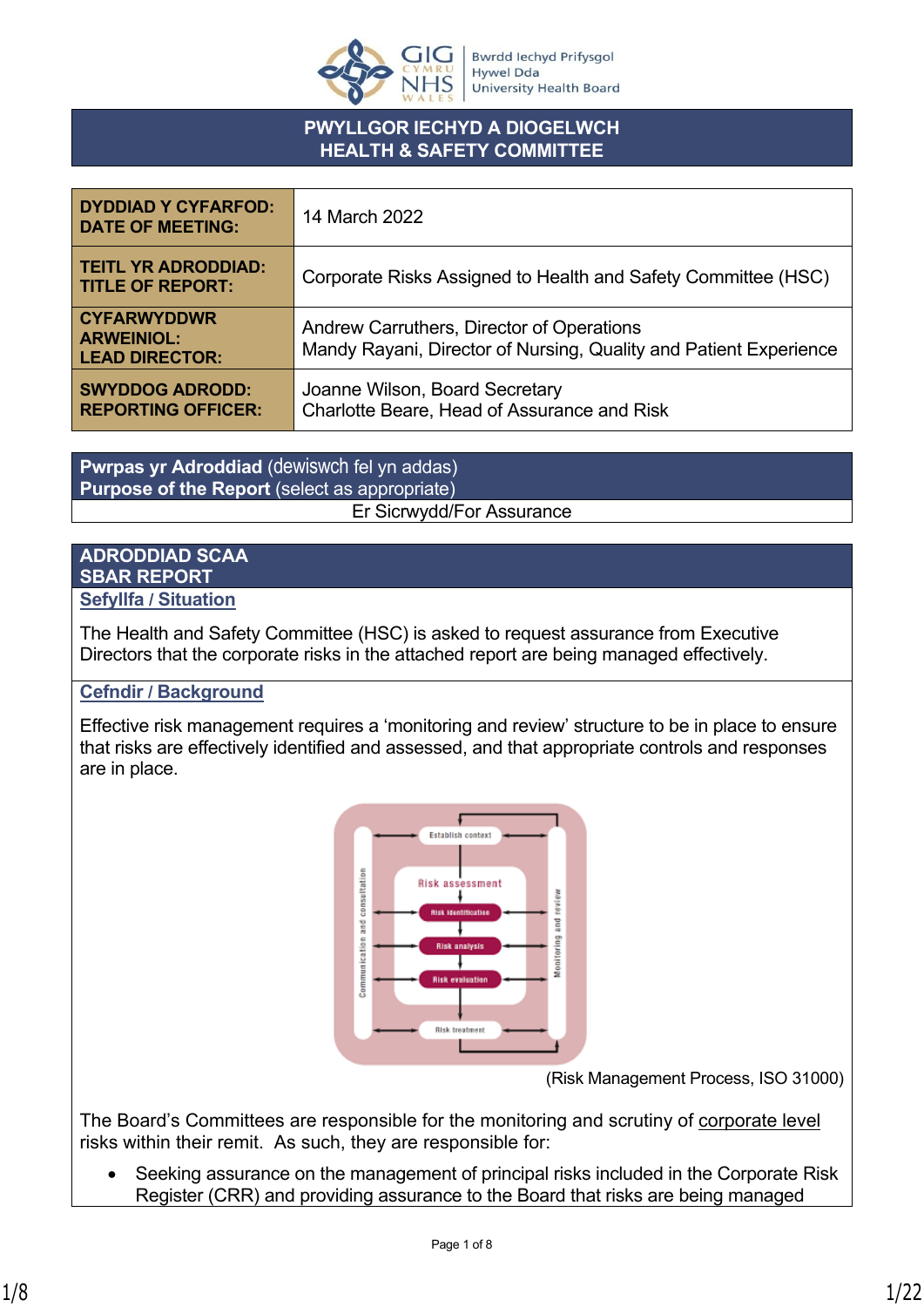effectively, reporting areas of significant concern - for example, where risk appetite is exceeded, lack of action, etc.

- Reviewing operational risks over tolerance and, where appropriate, recommending the 'acceptance' of risks that cannot be brought within Hywel Dda University Health Board's (HDdUHB's) risk appetite/ tolerance to the Board.
- Providing annual reports to Audit and Risk Assurance Committee (ARAC) on the effectiveness of the risk management process and management of risks within their remit.
- Identifying through discussions any new/ emerging risks and ensuring that these are assessed by management.
- Signposting any risks outside their remit to the appropriate UHB Committee.
- Using risk registers to inform meeting agendas.

These risks have been identified by individual Directors via a top-down and bottom-up approach, and are either:

- Associated with the delivery of HDdUHB's objectives; or
- Significant escalated operational risks that are of significant concern and require corporate oversight and management.

Each risk on the CRR has been mapped to a Board level Committee to ensure that these risks are being managed appropriately, taking into account the gaps, planned actions and agreed tolerances, and to provide assurance to the Board through Committee Update Reports regarding the management of these risks.

The Board has delegated a proportion of its role of scrutiny of assurances to its Committees in order to make the most appropriate and efficient use of expertise. Therefore, Committees should also ensure that assurance reports relating to the principal risks are received and scrutinised, and an assessment made as to the level of assurance they provide, taking into account the validity and reliability (*i.e*. source, timeliness and methodology) behind their generation and their compatibility with other assurances. Robust scrutiny by its Committees will enable the Board to place greater reliance on assurances, and provide it with greater confidence regarding the likely achievement of strategic objectives, as well as providing a sound basis for decision-making. It is the role of Committees to challenge where assurances in respect of any component are missing or inadequate. Any gaps should be escalated to the Board.

The process for risk reporting and monitoring within HDdUHB is outlined at Appendix 1.

#### **Asesiad / Assessment**

The HSC Terms of Reference reflect the Committee's role in providing assurance to the Board that principal risks are being managed effectively by the risk owners (Executive Leads).

The Terms of Reference state that the Committee will:

3.15 Provide assurance that risks relating to health, safety, security, fire and service/ business interruption/ disruption are being effectively managed across the whole of the Health Board's activities (including for hosted services and through partnerships and Joint Committees as appropriate), and provide assurance that effective risk assessments are undertaken and addressed.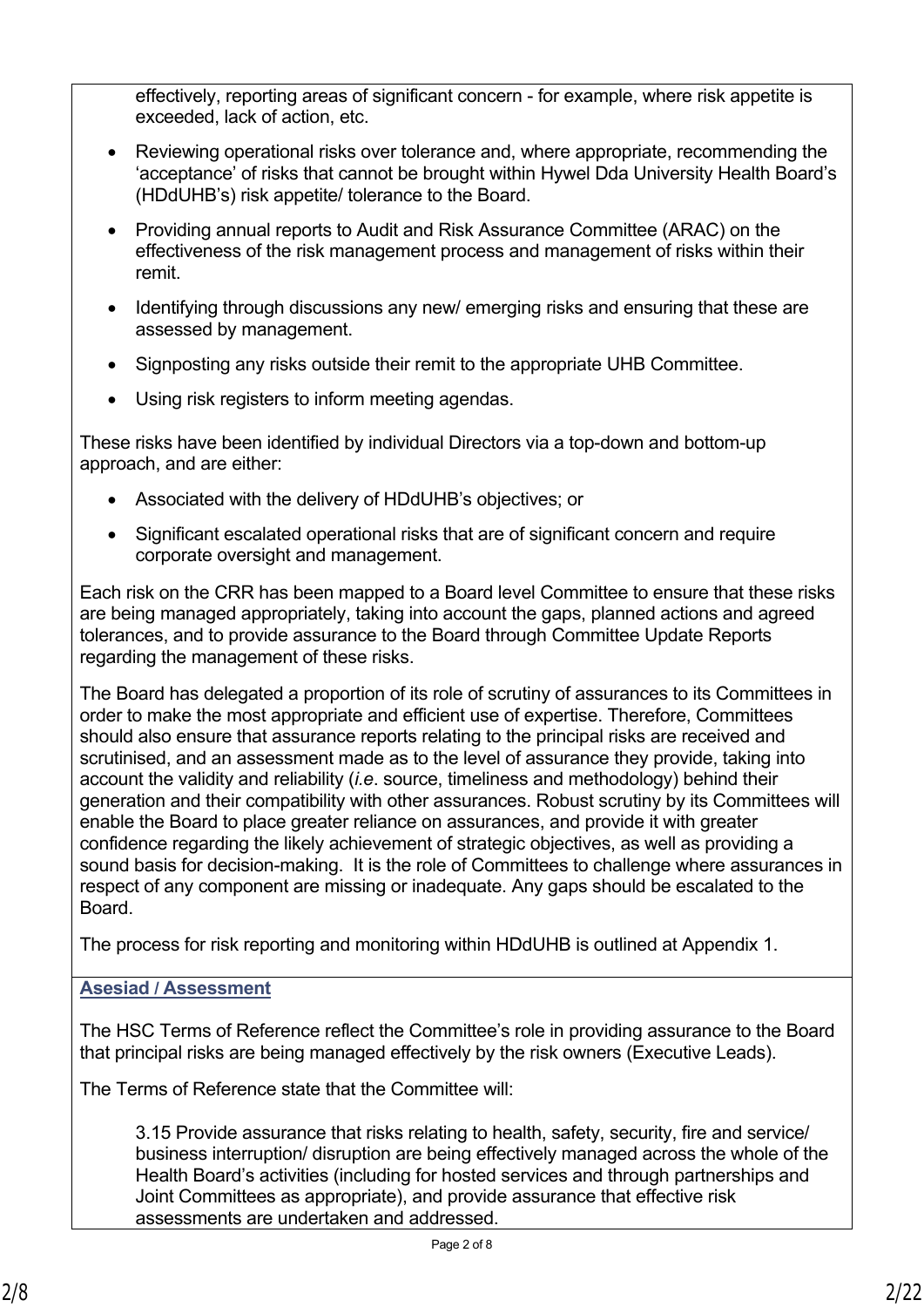There are 3 corporate risks aligned to HSC (out of the 18 that are currently on the CRR), as the potential impacts of these risks relate to the health and safety of patients, staff and visitors.

A summary of these 3 corporate risks can be found at Appendix 2. Each risk has been entered onto a '*risk on a page*' template which includes information relating to the strategic objective, controls, assurances, performance indicators and action plans to address any gaps in controls and assurances.

| <b>HYWEL DDA RISK HEAT MAP</b> |             |                                 |                      |                    |                            |
|--------------------------------|-------------|---------------------------------|----------------------|--------------------|----------------------------|
|                                |             | LIKELIHOOD $\rightarrow$        |                      |                    |                            |
| IMPACT $\downarrow$            | <b>RARE</b> | <b>UNLIKELY</b><br>$\mathbf{2}$ | <b>POSSIBLE</b><br>3 | <b>LIKELY</b><br>4 | <b>ALMOST CERTAIN</b><br>5 |
| <b>CATASTROPHIC</b><br>5       |             | 1016                            | 813                  |                    |                            |
| <b>MAJOR</b><br>Δ              |             |                                 |                      |                    |                            |
| <b>MODERATE</b><br>3           |             |                                 |                      | 1328 (NEW)         |                            |
| <b>MINOR</b><br>$\mathbf{2}$   |             |                                 |                      |                    |                            |
| <b>NEGLIGIBLE</b>              |             |                                 |                      |                    |                            |

The heat map below includes the risks currently aligned to HSC:-

Below is a summary of changes since the previous report to HSC (15<sup>th</sup> November 2021):

| Total number of risks                 |            |
|---------------------------------------|------------|
| New/escalated risks                   | See note 1 |
| De-escalated/Closed risks             |            |
| Increase in risk score 个              |            |
| Reduction in risk score $\downarrow$  |            |
| No change in risk score $\rightarrow$ | See note 2 |

# *Note 1 – New/ Escalated risks*

Since the previous report in November 2021, 1 risk has been escalated to the CRR:

| <b>Risk</b>                                  | Lead<br><b>Director</b>                                         | New/<br><b>Escalated</b> | <b>Date</b> | <b>Reason</b>                                                                                                                                                                                                                                 |
|----------------------------------------------|-----------------------------------------------------------------|--------------------------|-------------|-----------------------------------------------------------------------------------------------------------------------------------------------------------------------------------------------------------------------------------------------|
| <b>Risk 1328 -</b><br>Security<br>Management | Director of<br>Nursing,<br>Quality and<br>Patient<br>Experience | <b>Escalated</b>         | 02/02/22    | This corporate risk was<br>approved by the Executive<br>Risk Group on 02/02/22. On<br>average, across HDdUHB,<br>85 violent and aggressive<br>incidents are reported each<br>month. Security reviews have<br>identified inability to lockdown |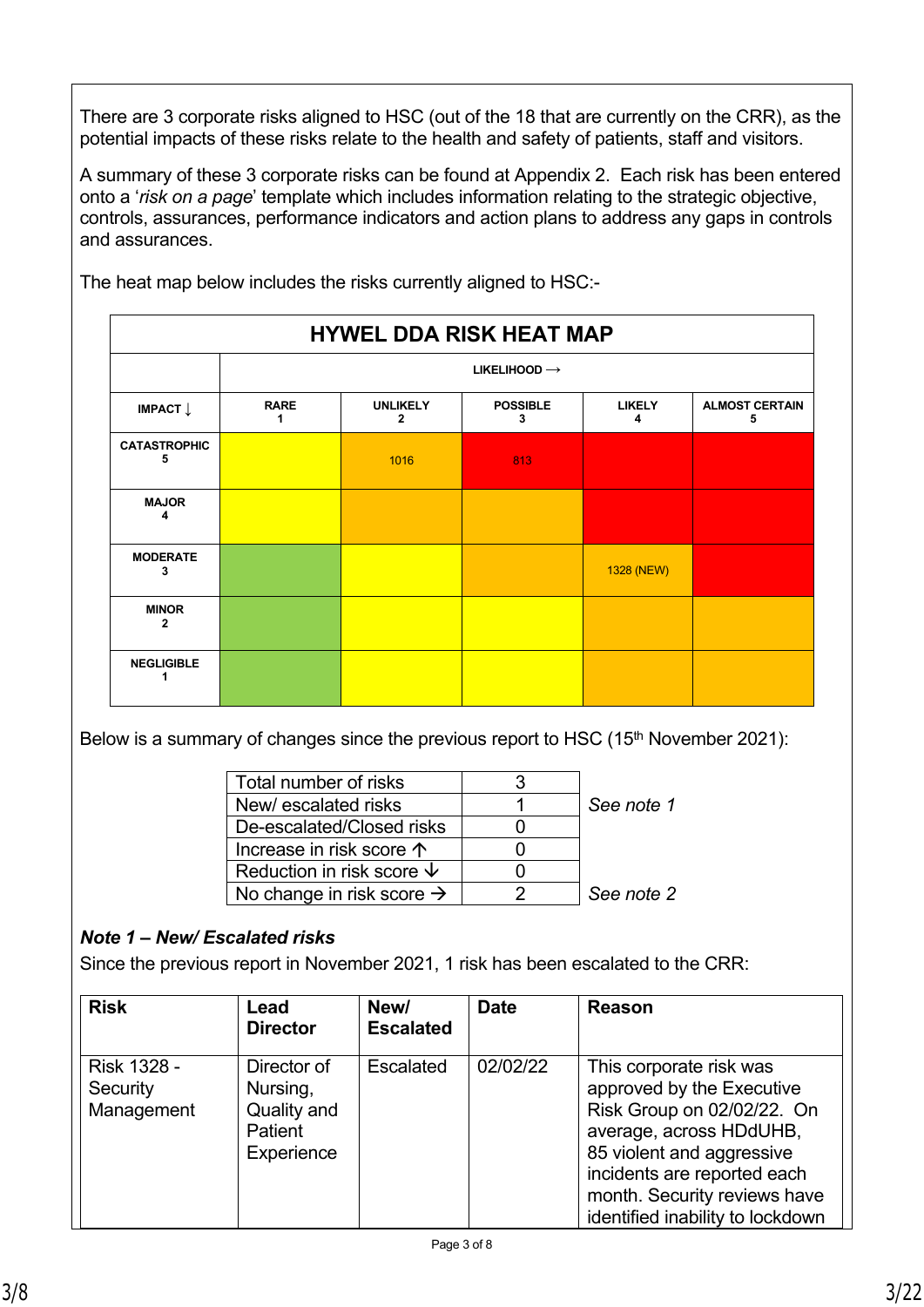|  | sites effectively. There is no |
|--|--------------------------------|
|  | dedicated security guard       |
|  | force to discourage criminal   |
|  | activity or respond to         |
|  | demands and manage             |
|  | security systems. There is     |
|  | also variation in the standard |
|  | of coverage and quality        |
|  | including evidential standard  |
|  | required of CCTV (closed       |
|  | circuit television) systems    |
|  | across HDdUHB.                 |

## *Note 2 - No change in risk score*

There has been no change in the following risk scores since these were reported to the previous HSC meeting.

| <b>Risk Reference &amp;</b><br><b>Title</b>                                                                                            | <b>Previous</b><br><b>Risk</b><br><b>Report to</b><br><b>Board</b><br>(Lx) | <b>Risk</b><br><b>Score</b><br>Feb-21<br>(Lx) | Date of<br><b>Review</b> | <b>Update</b>                                                                                                                                                                                                                                                                                                                                                                                                                                                                                                                                                                                                                                                                                                                                                                                                                                                                                                      |
|----------------------------------------------------------------------------------------------------------------------------------------|----------------------------------------------------------------------------|-----------------------------------------------|--------------------------|--------------------------------------------------------------------------------------------------------------------------------------------------------------------------------------------------------------------------------------------------------------------------------------------------------------------------------------------------------------------------------------------------------------------------------------------------------------------------------------------------------------------------------------------------------------------------------------------------------------------------------------------------------------------------------------------------------------------------------------------------------------------------------------------------------------------------------------------------------------------------------------------------------------------|
| Risk 813 - Failure to<br>fully comply with the<br>requirements of the<br><b>Regulatory Reform</b><br>Order (Fire Safety)<br>2005 (RRO) | $3x5=15$                                                                   | $3x5=15$                                      | 14/02/22                 | Significant progress has been<br>made since the NHS Wales<br><b>Shared Services Partnership</b><br>(NWSSP) IA Fire Precautions<br>Report in May 2017 with<br>regards to the key<br>recommendations, such as,<br>the establishment of a fully<br>resourced fire safety team, the<br>embedding of appropriate<br>reporting arrangements for fire<br>safety and addressing the<br>backlog of out of date fire risk<br>assessments across<br>HDdUHB, however there are<br>still some challenges faced by<br>the Health Board to fully<br>comply with the fire safety<br>order.<br>Whilst the Fire Safety Team<br>are in a position to provide<br>support now in the form of<br>expertise and technical<br>knowledge, HDdUHB is still<br>required to manage and<br>address the physical backlog<br>of fire safety across its estate.<br>The Health Board also needs<br>to successfully embed an<br>improved fire safety |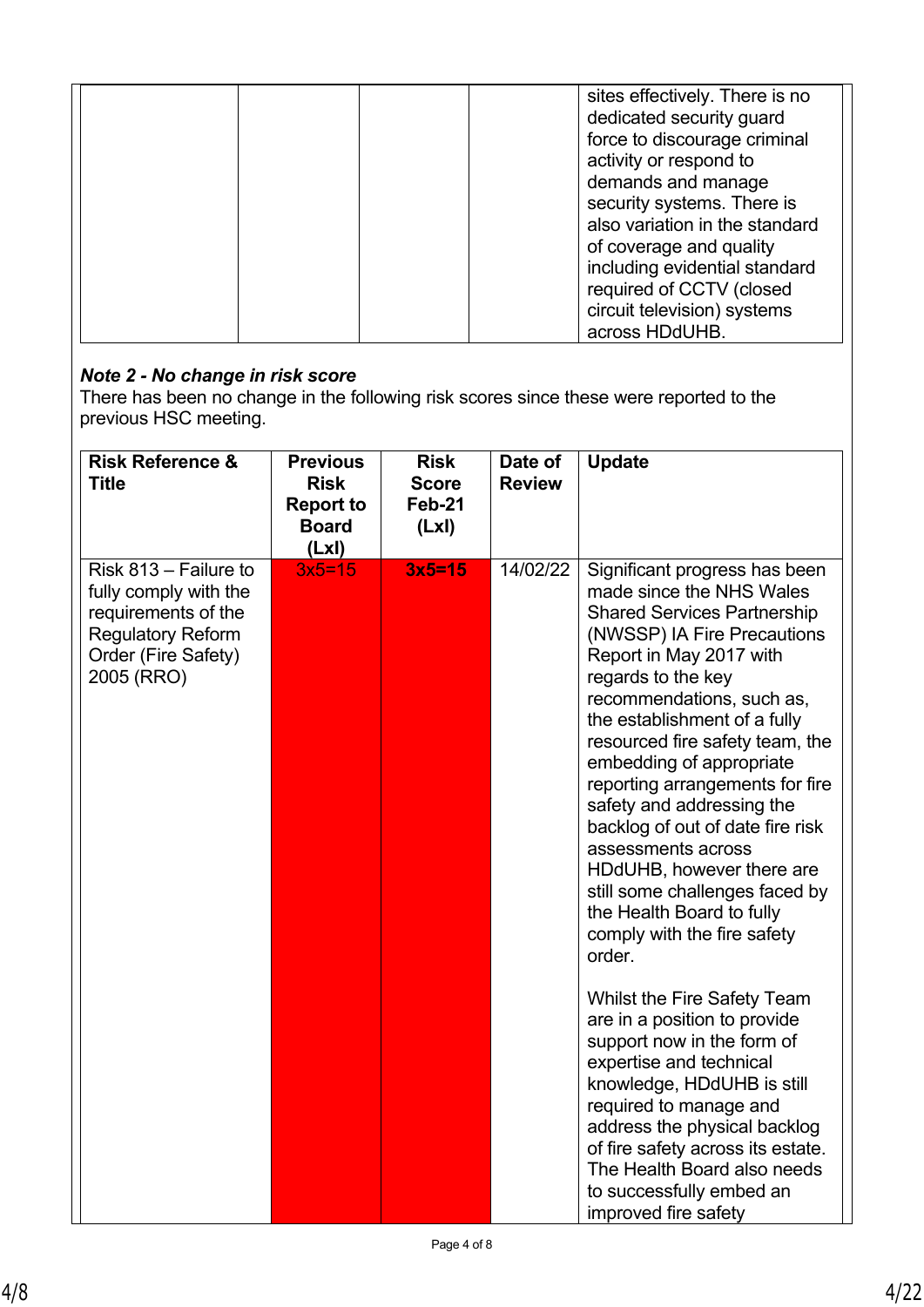|                                                                                                |          |          |          | management culture and<br>management ownership for<br>fire safety. This is evident from<br>the recent fire safety<br>improvement notice (FSIN)<br>served in September 2019 for<br>Withybush General Hospital<br>and Glangwili General<br>Hospital on 17th April 2020.                                                                                                                                                                                                                                                                                                                                                                                                                                                                               |
|------------------------------------------------------------------------------------------------|----------|----------|----------|-----------------------------------------------------------------------------------------------------------------------------------------------------------------------------------------------------------------------------------------------------------------------------------------------------------------------------------------------------------------------------------------------------------------------------------------------------------------------------------------------------------------------------------------------------------------------------------------------------------------------------------------------------------------------------------------------------------------------------------------------------|
| Risk 1016 -<br>Increased COVID-19<br>infections from poor<br>adherence to Social<br>Distancing | $2x5=10$ | $2x5=10$ | 07/01/22 | Social Distance risk<br>assessments have been<br>undertaken which highlight<br>ways to allow services to be<br>re-introduced whilst<br>maintaining social distance<br>measures, however,<br>successful management of the<br>risk depends on staff, visitors<br>or patients adhering to the<br>social distance guidance or<br>using the 'Key Controls'<br>measures in place. The<br>current risk remains at 10<br>whilst the social distance<br>measures continue to be<br>required. There does appear<br>to be an increase in the<br>numbers of staff absent, either<br>due to close contact family<br>members being off work or<br>contracting COVID-19<br>themselves hence the need<br>for continued distancing within<br><b>HDdUHB</b> premises. |

# **Argymhelliad / Recommendation**

The HSC is requested to seek assurance that:

- All identified controls are in place and working effectively.
- All planned actions will be implemented within stated timescales and will reduce the risk further and/ or mitigate the impact, if the risk materialises.
- Challenge where assurances are inadequate.

This in turn will enable the HSC to provide the necessary assurance to the Board, through its Committee Update Report, that HDdUHB is managing these risks effectively.

| <b>Amcanion: (rhaid cwblhau)</b><br>Objectives: (must be completed) |                                                            |
|---------------------------------------------------------------------|------------------------------------------------------------|
| <b>Committee ToR Reference:</b>                                     | 3.15 Provide assurance that risks relating to health,      |
| Cyfeirnod Cylch Gorchwyl y Pwyllgor:                                | safety, security, fire and service/ business interruption/ |
|                                                                     | disruption are being effectively managed across the        |
|                                                                     | whole of the Health Board's activities (including for      |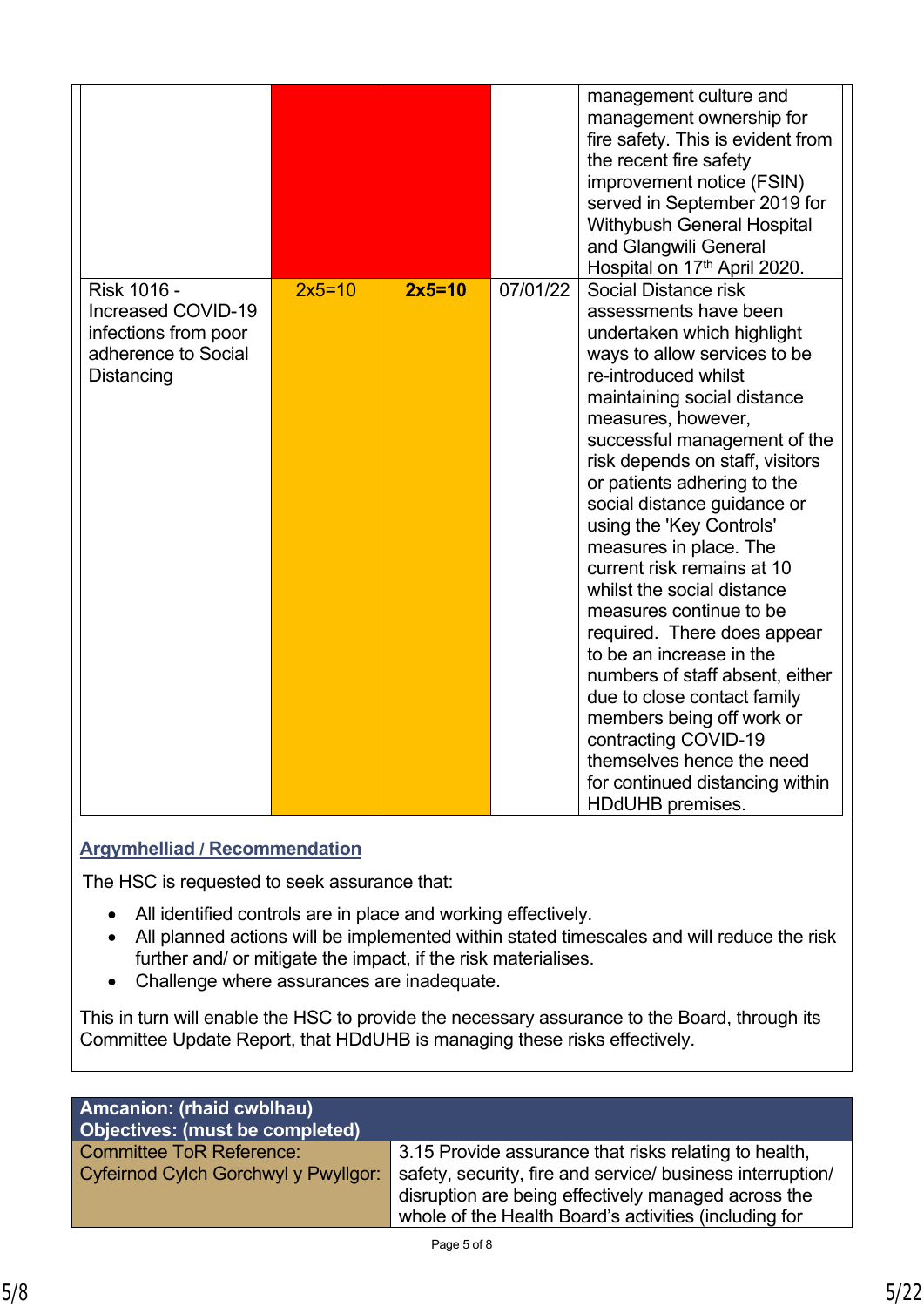|                                                                                                                                                | hosted services and through partnerships and Joint<br>Committees as appropriate), and provide assurance<br>that effective risk assessments are undertaken and<br>addressed. |
|------------------------------------------------------------------------------------------------------------------------------------------------|-----------------------------------------------------------------------------------------------------------------------------------------------------------------------------|
| Cyfeirnod Cofrestr Risg Datix a Sgôr<br>Cyfredol:<br>Datix Risk Register Reference and<br>Score:                                               | Contained within the body of the report                                                                                                                                     |
| Safon(au) Gofal ac lechyd:<br>Health and Care Standard(s):                                                                                     | Governance, Leadership and Accountability                                                                                                                                   |
| Nodau Gwella Ansawdd:<br>Quality Improvement Goal(s):                                                                                          | All Quality Improvement Goals Apply                                                                                                                                         |
| <b>Amcanion Strategol y BIP:</b><br><b>UHB Strategic Objectives:</b>                                                                           | All Strategic Objectives are applicable                                                                                                                                     |
| <b>Amcanion Llesiant BIP:</b><br><b>UHB Well-being Objectives:</b><br><b>Hyperlink to HDdUHB Well-being</b><br><b>Objectives Annual Report</b> | 10. Not Applicable                                                                                                                                                          |

| <b>Gwybodaeth Ychwanegol:</b><br><b>Further Information:</b>                                                                                                           |                                                                                                                                                    |
|------------------------------------------------------------------------------------------------------------------------------------------------------------------------|----------------------------------------------------------------------------------------------------------------------------------------------------|
| Ar sail tystiolaeth:<br><b>Evidence Base:</b>                                                                                                                          | Underpinning risk on the Datix Risk Module from<br>across HDdUHB's services reviewed by risk<br>leads/owners.                                      |
| <b>Rhestr Termau:</b><br><b>Glossary of Terms:</b>                                                                                                                     | Current Risk Score - Existing level of risk taking into<br>account controls in place.                                                              |
|                                                                                                                                                                        | Target Risk Score - The ultimate level of risk that is<br>desired by the organisation when planned controls (or<br>actions) have been implemented. |
|                                                                                                                                                                        | Tolerable risk – this is the level of risk that the Board<br>agreed for each domain in September 2018 – Risk<br><b>Appetite Statement.</b>         |
| Partïon / Pwyllgorau â ymgynhorwyd<br>ymlaen llaw y Pwyllgor Ansawdd<br>lechyd a Diogelwch:<br>Parties / Committees consulted prior<br>to Health and Safety Committee: | Not applicable.                                                                                                                                    |

| <b>Effaith: (rhaid cwblhau)</b><br>Impact: (must be completed) |                                                           |
|----------------------------------------------------------------|-----------------------------------------------------------|
| <b>Ariannol / Gwerth am Arian:</b>                             | No direct impacts from report, however, impacts of each   |
| <b>Financial / Service:</b>                                    | risk are outlined in risk description.                    |
| <b>Ansawdd / Gofal Claf:</b>                                   | No direct impacts from report, however, impacts of each   |
| <b>Quality / Patient Care:</b>                                 | risk are outlined in risk description.                    |
| <b>Gweithlu:</b>                                               | No direct impacts from report, however, impacts of each   |
| <b>Workforce:</b>                                              | risk are outlined in risk description.                    |
| Risg:                                                          | No direct impacts from report, however, organisations are |
| <b>Risk:</b>                                                   | expected to have effective risk management systems in     |
|                                                                | place.                                                    |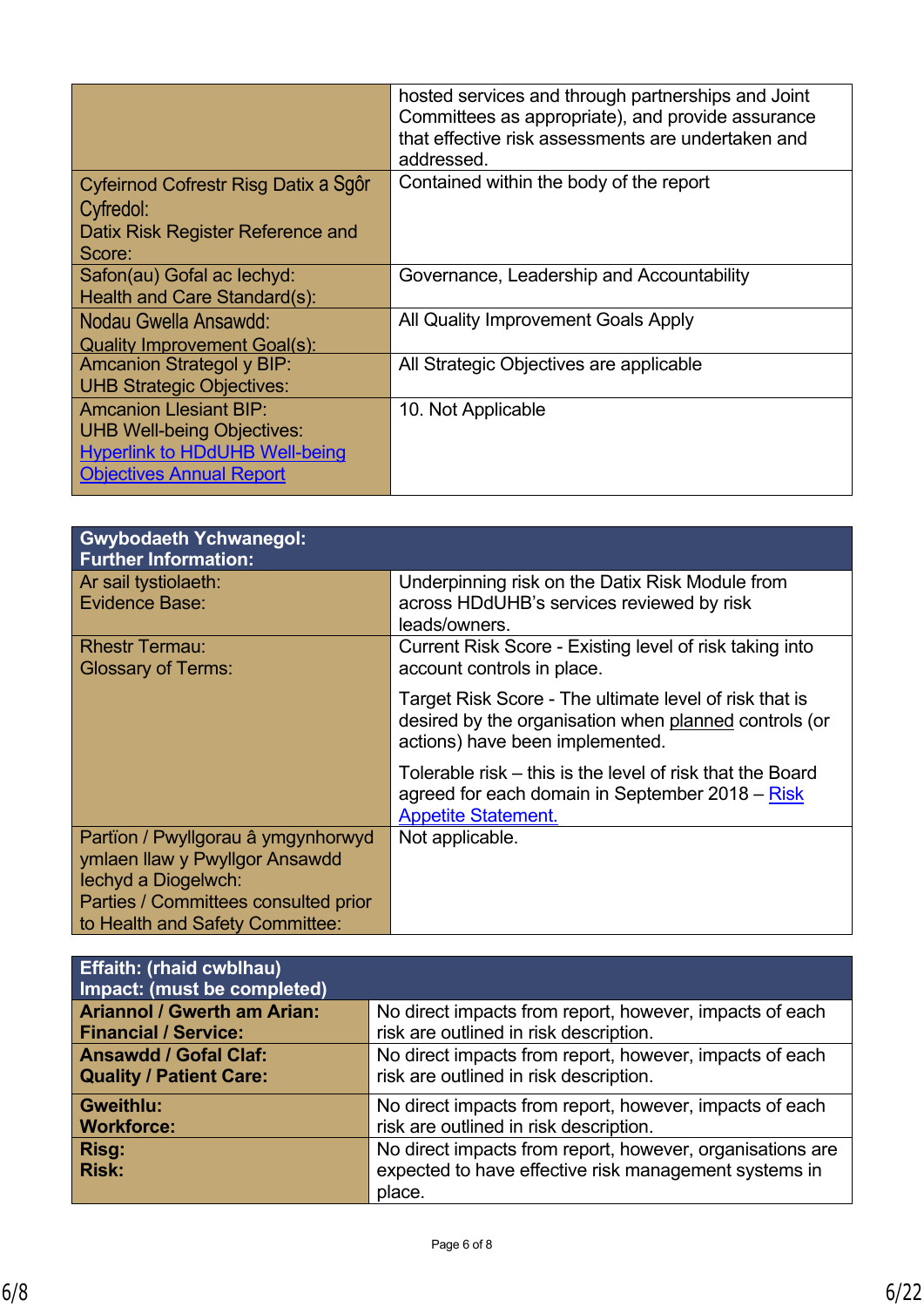| <b>Cyfreithiol:</b><br>Legal:           | No direct impacts from report, however, proactive risk<br>management including learning from incidents and events<br>contributes towards reducing/eliminating recurrence of<br>risk materialising and mitigates against any possible legal<br>claim with a financial impact. |
|-----------------------------------------|------------------------------------------------------------------------------------------------------------------------------------------------------------------------------------------------------------------------------------------------------------------------------|
| <b>Enw Da:</b><br><b>Reputational:</b>  | Poor management of risks can lead to loss of stakeholder<br>confidence. Organisations are expected to have effective<br>risk management systems in place and take steps to<br>reduce/mitigate risks.                                                                         |
| <b>Gyfrinachedd:</b><br><b>Privacy:</b> | No direct impacts.                                                                                                                                                                                                                                                           |
| Cydraddoldeb:<br><b>Equality:</b>       | Has EqIA screening been undertaken? No<br>Has a full EqIA been undertaken? No                                                                                                                                                                                                |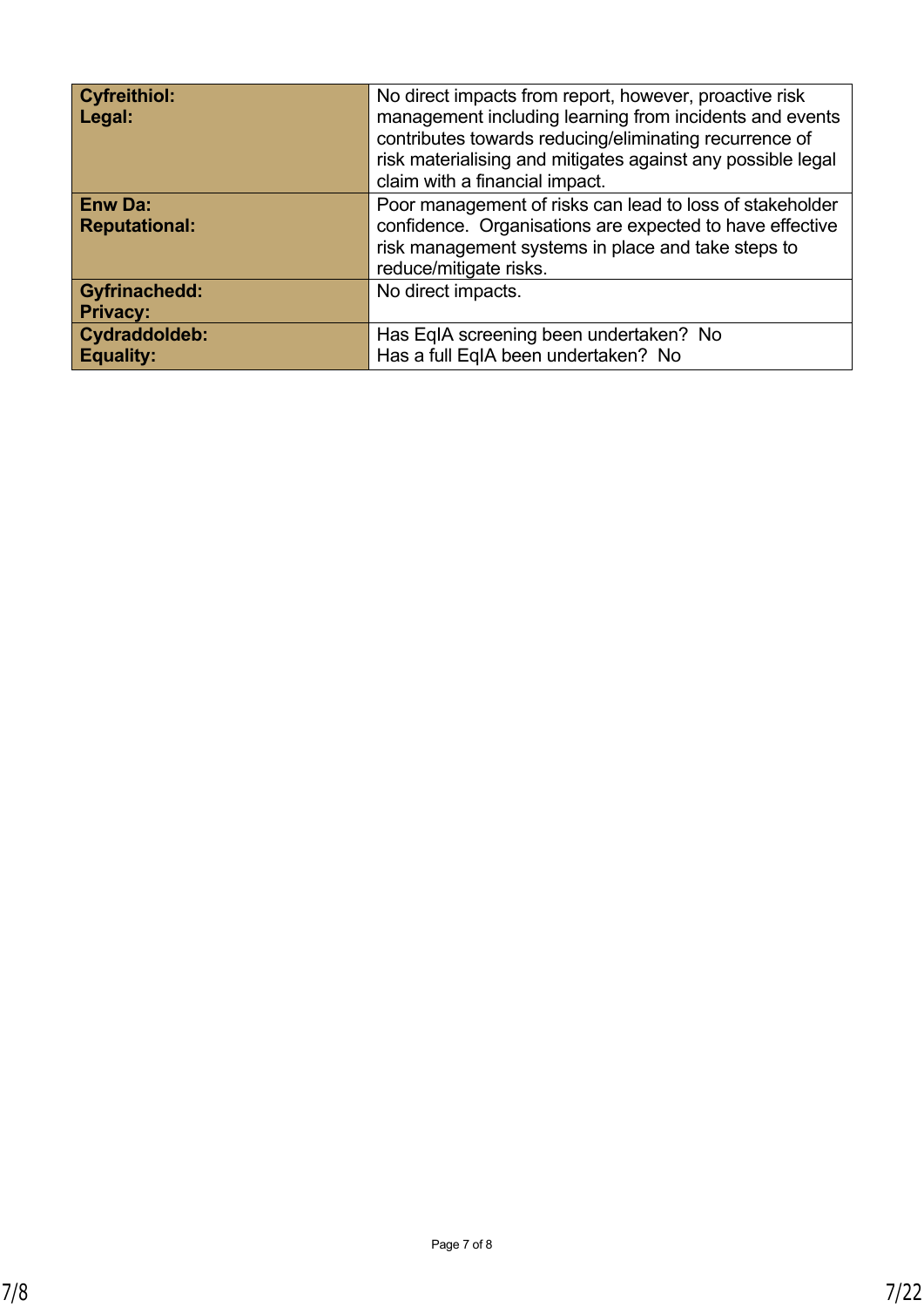#### **Appendix 1 – Committee Reporting Structure**

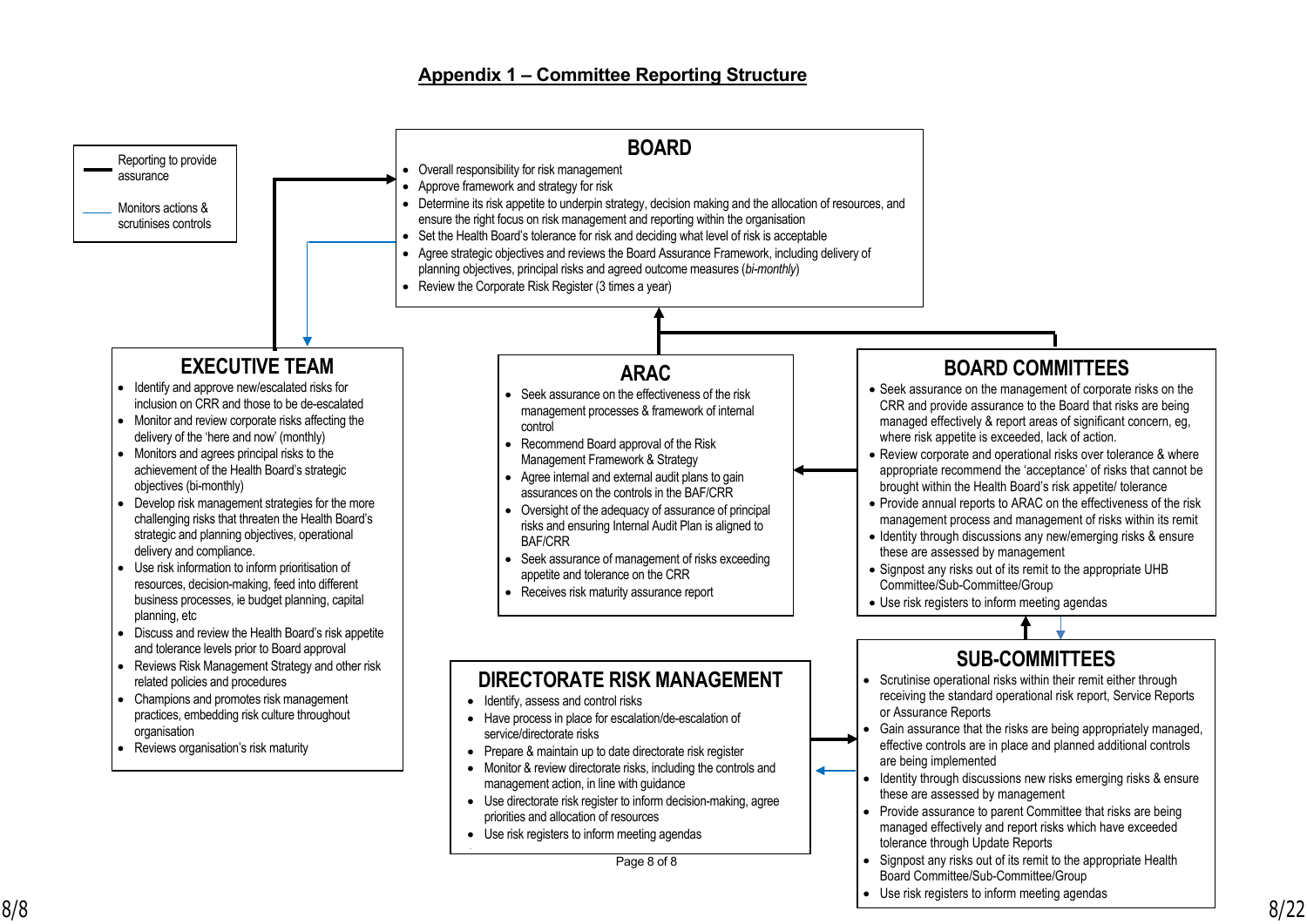#### CORPORATE RISK REGISTER SUMMARY FEBRUARY 2022

| <b>Risk</b><br><b>Ref</b> | Risk (for more detail see individual risk entries)                                                       | <b>Risk Owner</b>  | <b>Domain</b>                     | ា<br>ស្រុក<br>ស្រុក |     | n.<br>്ധ                            | ខ្លួ          | arget<br>Score<br>–<br>Risk | ►. |
|---------------------------|----------------------------------------------------------------------------------------------------------|--------------------|-----------------------------------|---------------------|-----|-------------------------------------|---------------|-----------------------------|----|
| 813                       | Failure to fully comply with the requirements of the Regulatory Reform (Fire Safety) Order<br>2005 (RRO) | Carruthers, Andrew | Statutory duty/inspections        | 8 <sup>1</sup>      |     | $3 \times 5 = 15$ 3 $\times 5 = 15$ | $\rightarrow$ | $1 \times 5 = 5$            |    |
|                           | 1328 Security Management                                                                                 | Rayani, Mandy      | Safety - Patient, Staff or Public |                     | N/A | $4 \times 3 = 12$                   | New<br>risk   | $3\times2=6$                |    |
|                           | 1016   Increased COVID-19 infections from poor adherence to Social Distancing                            | Rayani, Mandy      | Safety - Patient, Staff or Public |                     |     | $2 \times 5 = 10$ 2×5=10            | →             | $2 \times 5 = 10$           |    |
|                           |                                                                                                          |                    |                                   |                     |     |                                     |               |                             |    |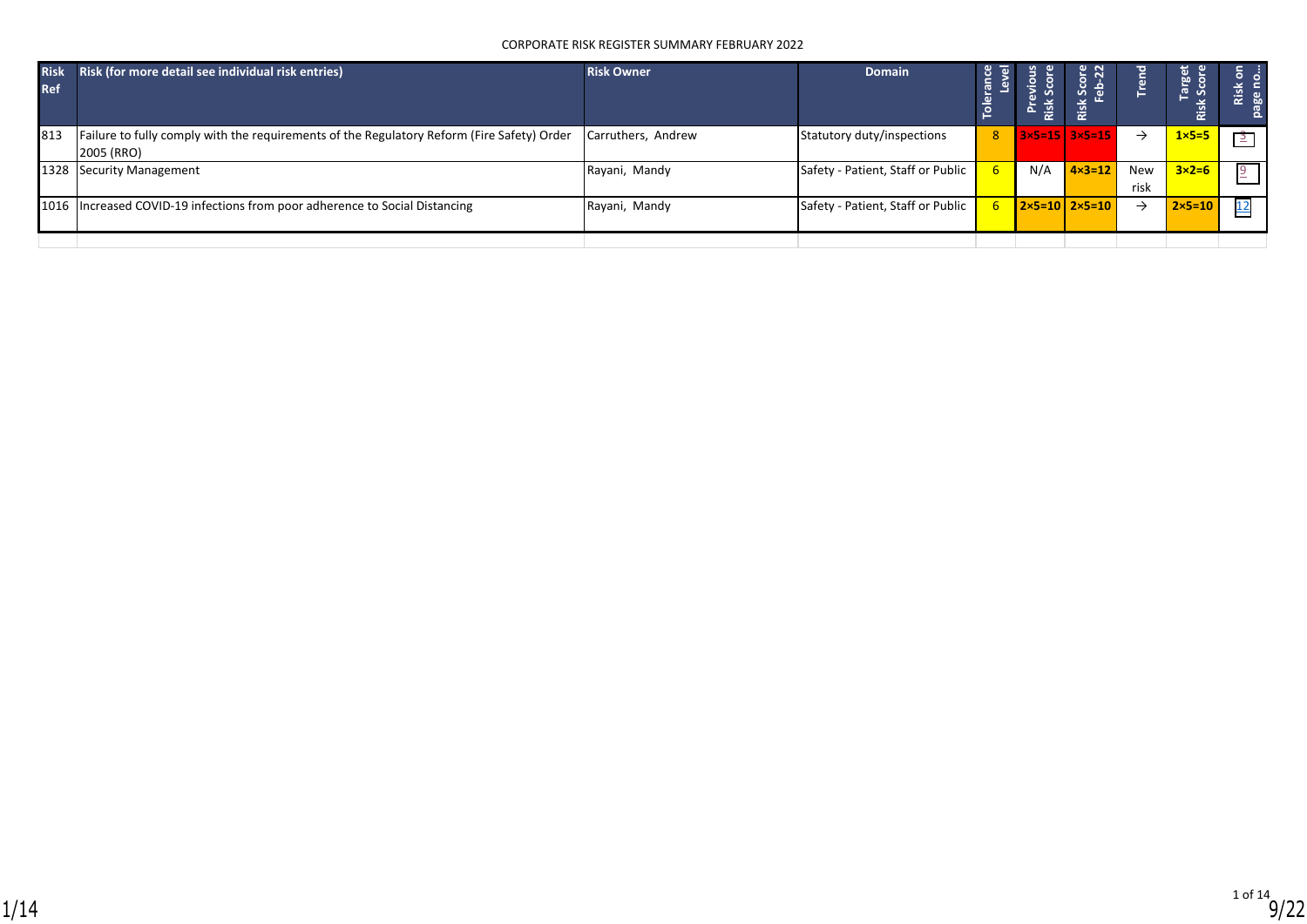#### **Assurance Key:**

| <b>3 Lines of Defence (Assurance)</b> |                              |                                                                          |  |  |  |  |  |
|---------------------------------------|------------------------------|--------------------------------------------------------------------------|--|--|--|--|--|
| 1st Line                              |                              | Business Management Tends to be detailed assurance but lack independence |  |  |  |  |  |
|                                       | 2nd Line Corporate Oversight | Less detailed but slightly more independent                              |  |  |  |  |  |
|                                       |                              | 3rd Line  Independent Assurance Often less detail but truly independent  |  |  |  |  |  |

| <b>Key - Assurance Required</b>         | NB Assurance Map will tell you if |  |  |  |
|-----------------------------------------|-----------------------------------|--|--|--|
| Detailed review of relevant information | you have sufficient sources of    |  |  |  |
| Medium level review                     | assurance not what those sources  |  |  |  |
| Cursory or narrow scope of review       | are telling you                   |  |  |  |

| <b>Key - Control RAG rating</b> |                                                                                                           |
|---------------------------------|-----------------------------------------------------------------------------------------------------------|
| LOW                             | Significant concerns over the adequacy/effectiveness of the controls in place in proportion to the risks  |
| <b>MEDIUM</b>                   | Some areas of concern over the adequacy/effectiveness of the controls in place in proportion to the risks |
| <b>HIGH</b>                     | Controls in place assessed as adequate/effective and in proportion to the risk                            |
| <b>INSUFFICIENT</b>             | Insufficient information at present to judge the adequacy/effectiveness of the controls                   |

2 of 14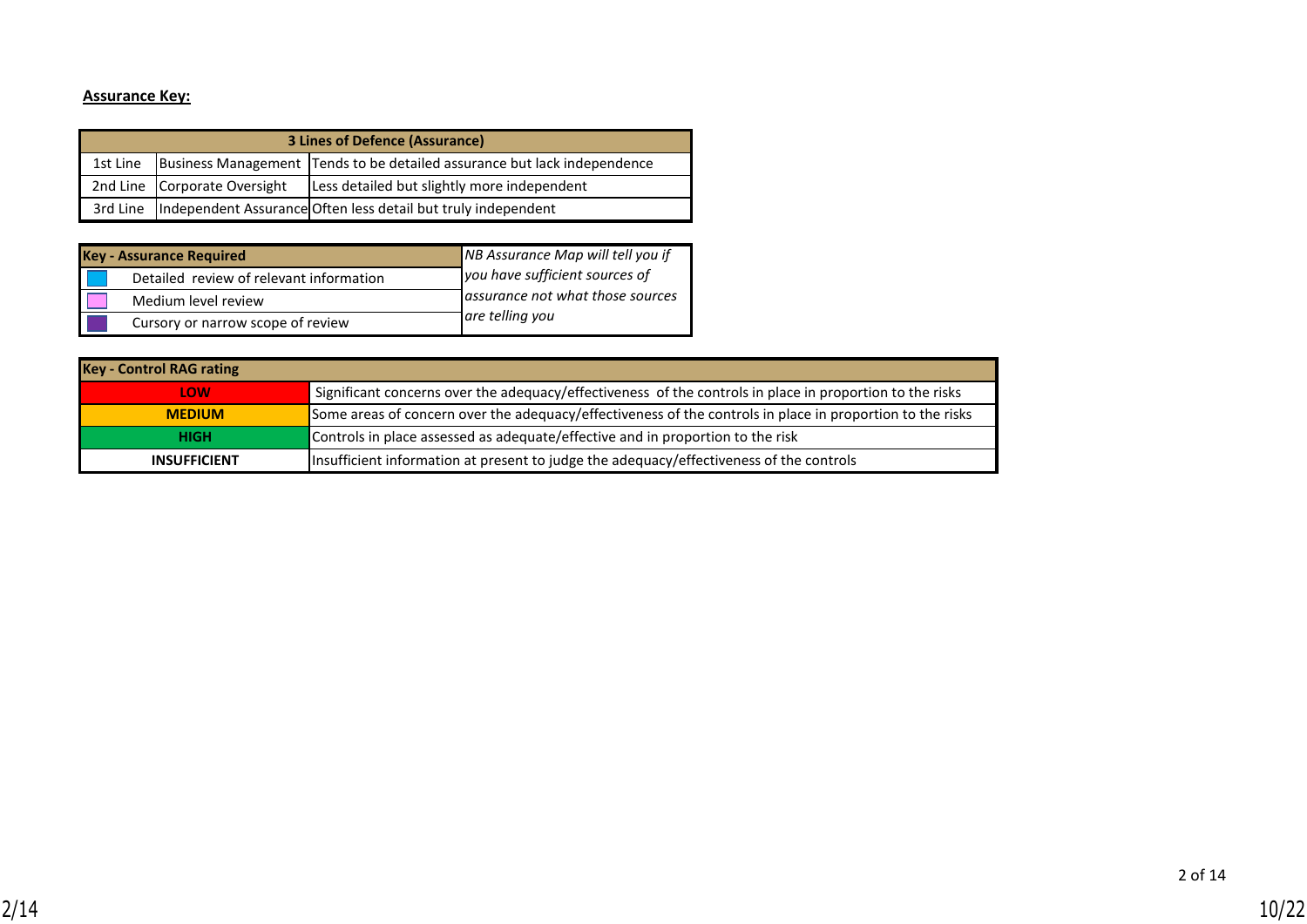<span id="page-10-0"></span>

| <b>Date Risk</b> | $\textsf{Oct-19}$                                     | <b>Executive Director Owner:</b> | Carruthers, Andrew                 | <b>Date of Review:</b> | $Feb-22$ |
|------------------|-------------------------------------------------------|----------------------------------|------------------------------------|------------------------|----------|
| Identified:      |                                                       |                                  |                                    |                        |          |
| <b>Strategic</b> | 3. Striving to deliver and develop excellent services | Lead Committee:                  | <b>Health and Safety Committee</b> | <b>Date of Next</b>    | $Mar-22$ |
| Objective:       |                                                       |                                  |                                    | <b>Review:</b>         |          |

| <b>Risk ID:</b> | 813 | <b>Principal Risk</b> There is a risk of failing to fully comply with the requirements of the                                                                                                                                                                                                                                                                                                                                                                                                                                                                                                                                                                                                                       |                                                                                                      | <b>Risk Rating: (Likelihood x Impact)</b> |                                                     |                      |                                                                                                                                                      |                                                      |
|-----------------|-----|---------------------------------------------------------------------------------------------------------------------------------------------------------------------------------------------------------------------------------------------------------------------------------------------------------------------------------------------------------------------------------------------------------------------------------------------------------------------------------------------------------------------------------------------------------------------------------------------------------------------------------------------------------------------------------------------------------------------|------------------------------------------------------------------------------------------------------|-------------------------------------------|-----------------------------------------------------|----------------------|------------------------------------------------------------------------------------------------------------------------------------------------------|------------------------------------------------------|
|                 |     | <b>Description:</b> Regulatory Reform (Fire Safety) Order 2005 (RRO). This is caused by 1: The<br>age, condition and scale of physical backlog, circa £20m (+) relating to fire<br>safety (i.e. non compliant fire doors, compartmentation defects and general<br>fire safety management issues) across our estate significantly affects our<br>ability to comply with the requirements of the RRO in every respect.                                                                                                                                                                                                                                                                                                | Domain:<br>Inherent Risk Score (L x I):<br>Current Risk Score (L x I):<br>Target Risk Score (L x I): | Statutory duty/inspections                | $4\times5=20$<br>$3\times 5=15$<br>$1 \times 5 = 5$ | 25<br>20<br>15<br>10 |                                                                                                                                                      | <b>Current Risk</b><br>Score<br>Target Risk<br>Score |
|                 |     | 2: Difficulties managing the actions within the current fire safety risk<br>assessment system - to enable complete transparency and ongoing<br>management of actions assigned to responsible persons.<br>3: Management responsibilities for fire safety not fully understood by all<br>responsible managers.<br>4: Fire safety training attendance figures are not reaching HB agreed targets.<br>This could lead to an impact/affect on the safety of patients, staff and general<br>public, HSE investigations and further fire brigade enforcement (already<br>served on Withybush and Glangwili General Hospitals), fines and/or custodial<br>sentences, adverse publicity/reduction in stakeholder confidence. | <b>Tolerable Risk:</b>                                                                               |                                           | 8 <sup>°</sup>                                      |                      | Dec-19<br>Feb-20<br>Rug-20<br>A May-21<br>Rug-21<br>Rug-21<br>Sep-21<br>Sep-21<br>Rug-21<br>Rug-21<br>Sep-21<br>Rug-21<br>Sep-21<br>Rug-21<br>Sep-21 | $\blacksquare$ Tolerance<br>Level                    |
|                 |     | Does this risk link to any Directorate (operational) risks?                                                                                                                                                                                                                                                                                                                                                                                                                                                                                                                                                                                                                                                         | Trend:                                                                                               |                                           |                                                     |                      |                                                                                                                                                      |                                                      |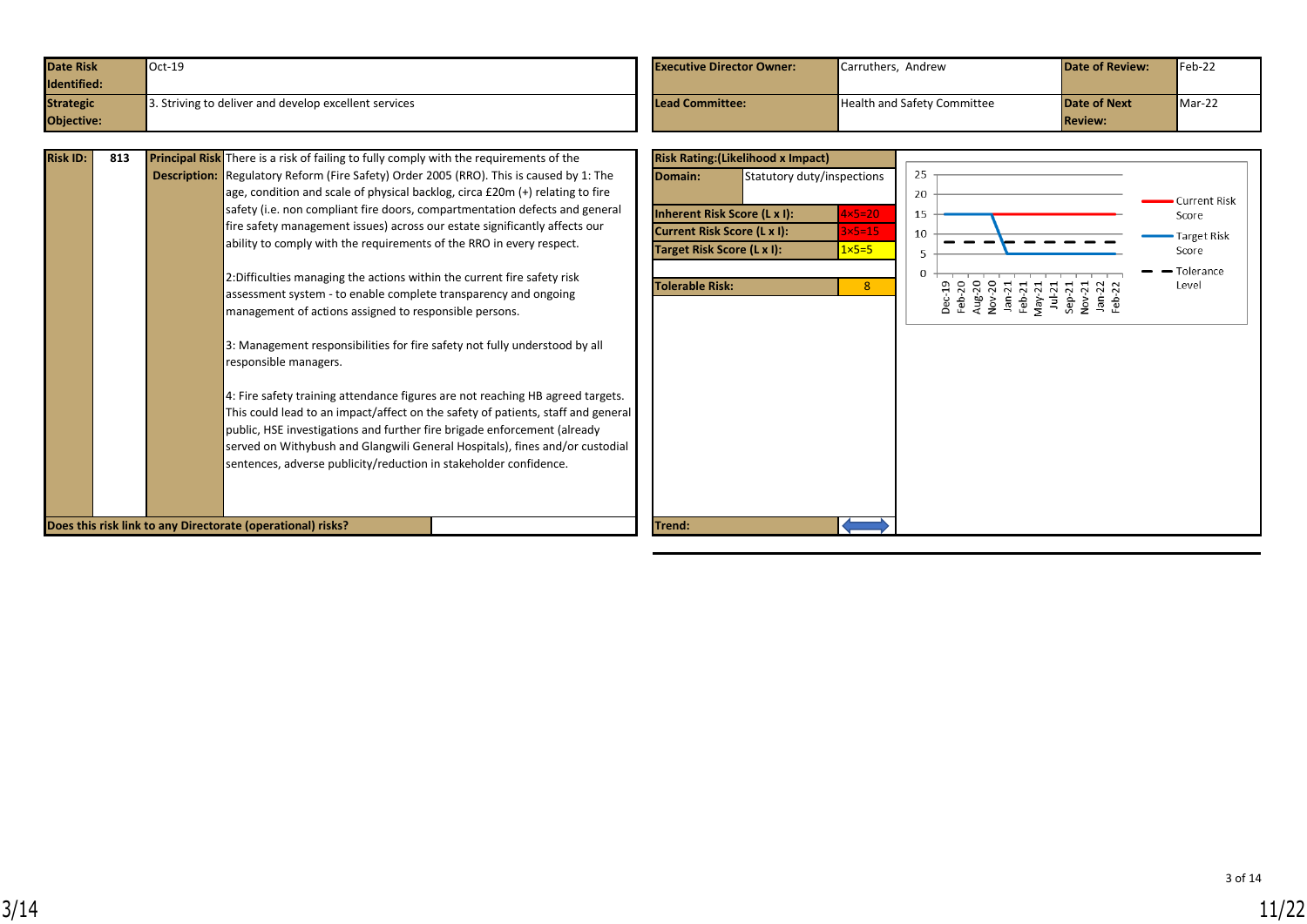| <b>Rationale for CURRENT Risk Score:</b>                                                                             | <b>Rationale for TARGET Risk Score:</b>                                                                              |
|----------------------------------------------------------------------------------------------------------------------|----------------------------------------------------------------------------------------------------------------------|
| Despite significant progress being made since the NWSSP IA Fire Precautions Report in May 2017 with regards to       | Further improvements in culture and ownership for fire safety. It is the scale of physical backlog for fire safety   |
| the key recommendations. In addition to this, completing all actions following an internal governance review         | compliance (additional surveys) that will remain until appropriate measures are put in place to address the deficit. |
| initiated by the Chief Executive Officer (CEO). HDdUHB has now embedded a fully resourced fire safety                | Despite annual investment from statutory capital for fire safety components (circa £200k), the scale of current      |
| management team, with appropriate reporting arrangements for fire safety and addressing the backlog of out of        | investment is clearly not adequate to address the true scale of backlog the UHB has.                                 |
| date fire risk assessments across the UHB.                                                                           |                                                                                                                      |
| There are still some significant challenges faced by the UHB to fully comply with the fire safety order, as a result |                                                                                                                      |
| of further fire brigade inspections across the organisation and the need to address these findings within the        |                                                                                                                      |
| timescales expected.                                                                                                 |                                                                                                                      |
|                                                                                                                      |                                                                                                                      |
| Whilst the fire safety team are in a position to provide support now to the UHB in the form of expertise and         |                                                                                                                      |
| technical knowledge. The UHB still needs to manage and address the physical backlog of fire safety across its        |                                                                                                                      |
| estate.                                                                                                              |                                                                                                                      |
|                                                                                                                      |                                                                                                                      |
| Also successfully embed an improved fire safety management culture and management ownership for fire                 |                                                                                                                      |
| safety. This is evident from the recent fire safety improvement notice (FSIN) served on the UHB in September         |                                                                                                                      |
| 2019 for Withybush General Hospital and Glangwili General Hospital on 17 April 2020.                                 |                                                                                                                      |
|                                                                                                                      |                                                                                                                      |
|                                                                                                                      |                                                                                                                      |
|                                                                                                                      |                                                                                                                      |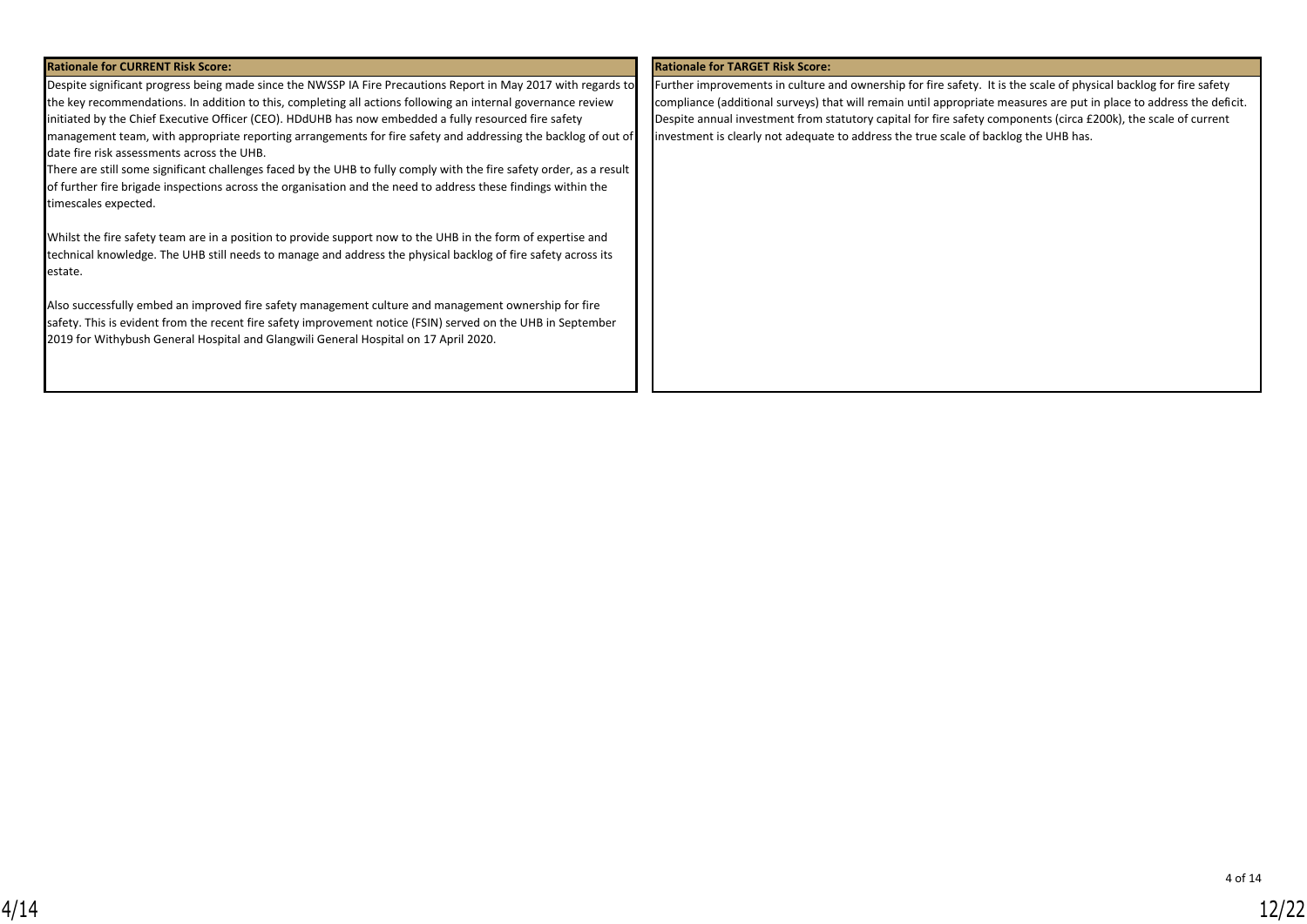| <b>Key CONTROLS Currently in Place:</b>                                                                                                                                                                                                                                                                                                                                                                                                                                                                                                                                                                                                                                                                                                                                                                                                                                                                                                                                                                                                                                                                                                   | <b>Gaps in CONTROLS</b>                                                                                                                                                                                                                                                                                                                                                                                                                                                                                                                                                                                                                                                                                                                         |                                                                                                                                                                                                                      |             |                                                                                                |                                                                                                                                                                                                                                                                                                                                                                                                                                                                                                                                                                                                                                                                                |  |  |  |
|-------------------------------------------------------------------------------------------------------------------------------------------------------------------------------------------------------------------------------------------------------------------------------------------------------------------------------------------------------------------------------------------------------------------------------------------------------------------------------------------------------------------------------------------------------------------------------------------------------------------------------------------------------------------------------------------------------------------------------------------------------------------------------------------------------------------------------------------------------------------------------------------------------------------------------------------------------------------------------------------------------------------------------------------------------------------------------------------------------------------------------------------|-------------------------------------------------------------------------------------------------------------------------------------------------------------------------------------------------------------------------------------------------------------------------------------------------------------------------------------------------------------------------------------------------------------------------------------------------------------------------------------------------------------------------------------------------------------------------------------------------------------------------------------------------------------------------------------------------------------------------------------------------|----------------------------------------------------------------------------------------------------------------------------------------------------------------------------------------------------------------------|-------------|------------------------------------------------------------------------------------------------|--------------------------------------------------------------------------------------------------------------------------------------------------------------------------------------------------------------------------------------------------------------------------------------------------------------------------------------------------------------------------------------------------------------------------------------------------------------------------------------------------------------------------------------------------------------------------------------------------------------------------------------------------------------------------------|--|--|--|
| (The existing controls and processes in place to manage the risk)                                                                                                                                                                                                                                                                                                                                                                                                                                                                                                                                                                                                                                                                                                                                                                                                                                                                                                                                                                                                                                                                         | <b>Identified Gaps in Controls: (Where</b><br>one or more of the key controls on<br>effective, or we do not have evidence<br>that the controls are working)                                                                                                                                                                                                                                                                                                                                                                                                                                                                                                                                                                                     | How and when the Gap in control be<br>addressed<br>which the organisation is relying is not Further action necessary to address the<br>controls gaps                                                                 | By Who      | <b>By When</b>                                                                                 | <b>Progress</b>                                                                                                                                                                                                                                                                                                                                                                                                                                                                                                                                                                                                                                                                |  |  |  |
| 1.Pre Planned Maintenance (PPM) checks are carried out across the UHB<br>on fire safety components.<br>2. A detailed physical estates backlog system is in place that identifies<br>the scale (£) and risk of backlog for UHB. Data used to manage backlog<br>maintenance & statutory decision making also regularly reported to WG.<br>Extensive fire safety improvement works are being undertaken at<br>Withybush General Hospital (WGH), Glangwili General Hospital (GGH)<br>and at Bronglais General Hospital (BGH) from Welsh Government (WG)<br>agreed funding (EFAB bids for BGH and funding and From submitted<br>business cases), with phased timelines fully agreed with Mid & West<br>Wales Fire & Rescue Service (MWWFRS). Regular communications and<br>dialogue is taking place between HDdUHB and MWWFRS.<br>3. Individual Fire Risk Assessments (FRA's) in place for all sites across the<br>UHB identifying fire related risks.<br>4. Training Needs Analysis (TNA) for fire safety training in place, as<br>defined in Fire Policy.<br>5. The UHB has implemented a governance structure for fire safety<br>reporting. | Despite significant investments<br>already in place following<br>enforcement notices and letters of<br>fire safety matters, additional<br>investment is required to address fire<br>safety defects at other sites within the actions.<br>UHB, which are being inspected by<br>MWWFRS.<br>Inability to allocate fire risk actions to<br>appropriate owners on current fire<br>risk assessment system hosted by NHS<br>Wales Specialist Estates Services<br>(NWSSP-SES).<br>Inability to manage and control<br>recommendations within the HB's<br>own Fire Risk Assessments.<br>Staff fire training attendance figures<br>are below targeted figures set by the<br>HB at 85% for all levels - inability to<br>undertake face to face training has | Introduce a system to manage fire risk<br>assessment recommendations more<br>effectively. System to have the ability to<br>assign risks to risk owners, to track/manage<br>risk and to demonstrate progress on the   | Evans, Paul | 31/03/2020<br>31/07/2021<br>30/06/2020<br>28/01/2021<br>30/06/2021<br>30/10/2021<br>27/12/2021 | The Fire Team are utilising the<br>current system as best as possible.<br>An Excel system is being introduced<br>(completion June 2020) however a<br>more robust automated system is<br>needed by the HB to track the<br>significant number of actions.<br>Progressing this has been delayed<br>due to COVID-19, however quotes<br>have now been obtained and are<br>under discussion with the Director of<br>Facilities. Approval has now been<br>provided to purchase a system.<br>Completion date for system trial on<br>site by July 2021.<br>System now being tested on site on a<br>few Fire Risk Assessments, we plan<br>to go fully live in<br>November/December 2021. |  |  |  |
| 6. Estate plans with fire zones, fire doors, fire compartmentation, fire<br>infrastructure items (alarm and detection system).<br>7. UHB assesses its performance in respect of operational maintenance<br>work carried out on fire safety components and presents this<br>information as a formal paper at all UHB wide fire safety meetings.<br>8. Annual prioritisation of investment against high risk backlog.                                                                                                                                                                                                                                                                                                                                                                                                                                                                                                                                                                                                                                                                                                                       | impacted (COVID-19).<br>Despite making improvements to the<br>culture of fire safety management and purchased and is currently being<br>ownership, the HB does need to<br>ensure this is organisational wide and<br>embedded within it's workforce and<br>cascaded by management.                                                                                                                                                                                                                                                                                                                                                                                                                                                               | Implementation of a new software system to<br>manage the content of the HB's fire risk<br>assessments. Boris software has now been<br>implemented. Date agreed as part of internal<br>fire safety governance review. | Evans, Paul | 28/01/2021<br>30/06/2021<br>30/11/2021<br>30/12/2021<br>20/01/2022<br>20/02/2022               | Boris software now purchased<br>December 2020, initial<br>implementation planned for March<br>2021. Implementation of risk<br>assessments will now be planned for<br>July 2021. System now supports the<br>use of mobile technology therefore<br>risk assessments can be completed<br>live on the system.<br>System now being tested on site,<br>fully operational by Jan (now<br>February) 2022                                                                                                                                                                                                                                                                               |  |  |  |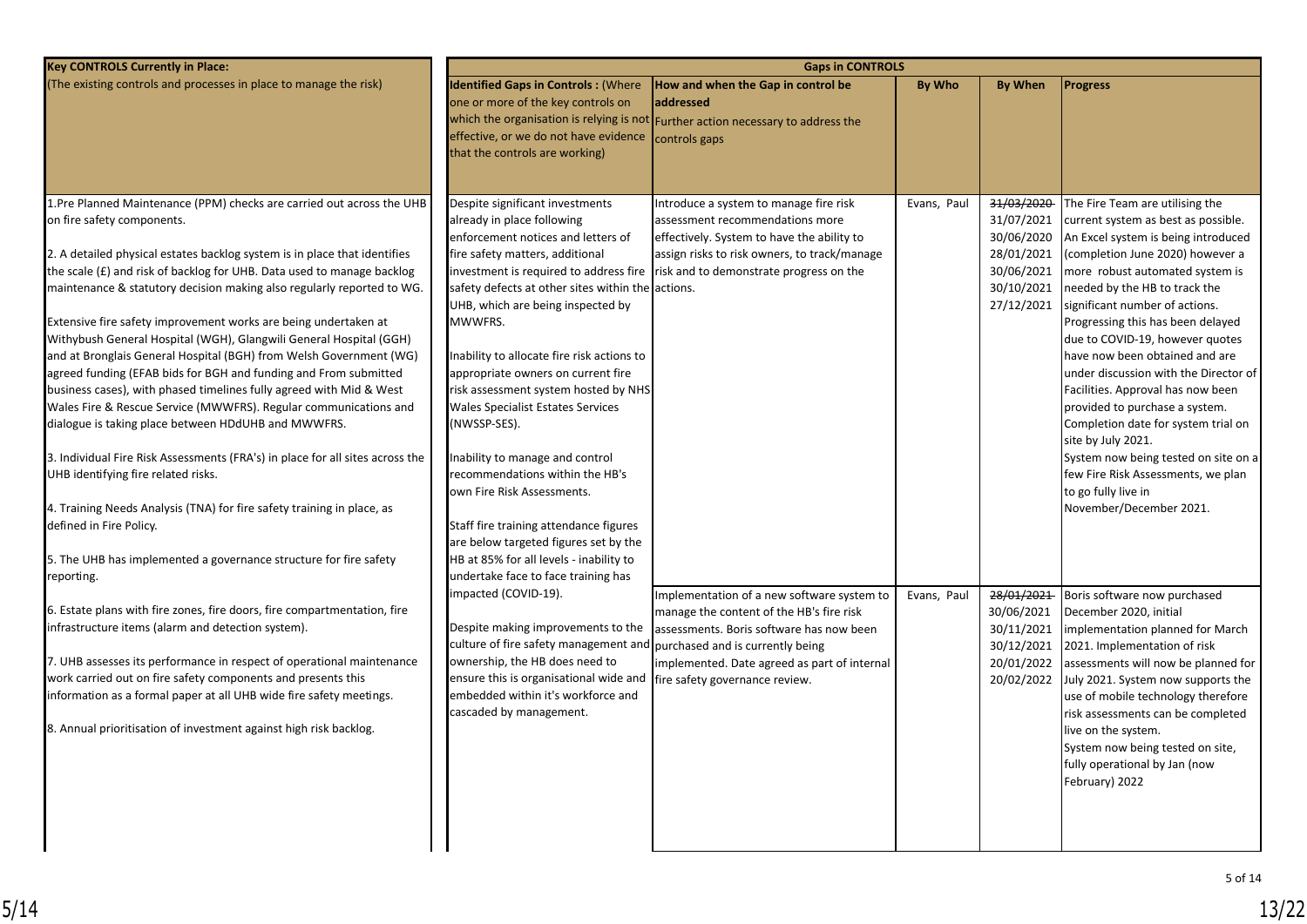|  | Additional fire surveys are required across<br>various sites to obtain costs for all fire<br>compartmentation defects, doors, fire alarm<br>systems and other associated items.                                                                                                                                      | Evans, Paul | 31/03/2023 | Fire Safety Team and Compliance<br>Team are working with site<br>operations to determine what the<br>gaps are and to agree what surveys<br>will be required.                                                                                                                                                                                                                                                                                                                       |
|--|----------------------------------------------------------------------------------------------------------------------------------------------------------------------------------------------------------------------------------------------------------------------------------------------------------------------|-------------|------------|------------------------------------------------------------------------------------------------------------------------------------------------------------------------------------------------------------------------------------------------------------------------------------------------------------------------------------------------------------------------------------------------------------------------------------------------------------------------------------|
|  | Introduce new innovative ways of improving<br>fire training attendance across the HB to<br>increase the percentage figures agreed and<br>set by the HB.                                                                                                                                                              | Evans, Paul | 31/03/2023 | The Fire Safety Team have been<br>trialing the use of MS teams for Level<br>(L)2 Fire training, which has proved<br>to be very successful. We are<br>planning to roll this out to other<br>areas of fire training levels, such as<br>L5/L4 & L3. This will have a positive<br>impact on staff being able to attend<br>the session. We will need to improve<br>communications on this and to<br>ensure staff are made fully aware of<br>the sessions taking place and the<br>dates. |
|  | To introduce ways to help improve the<br>culture and ownership of fire safety across<br>the HB. Although management training is<br>taking place at the "Managers Induction<br>Programme" and this is well received-the HB<br>still needs to do more to avoid areas of poor<br>practice that is sometimes identified. | Evans, Paul | 31/03/2023 | To look at improving the current<br>training content and programme<br>that's currently on offer for<br>management. Regular global<br>communications of do's and don'ts.<br>Having a fire safety share point<br>system, with links to interesting info<br>on effective fire safety management.                                                                                                                                                                                      |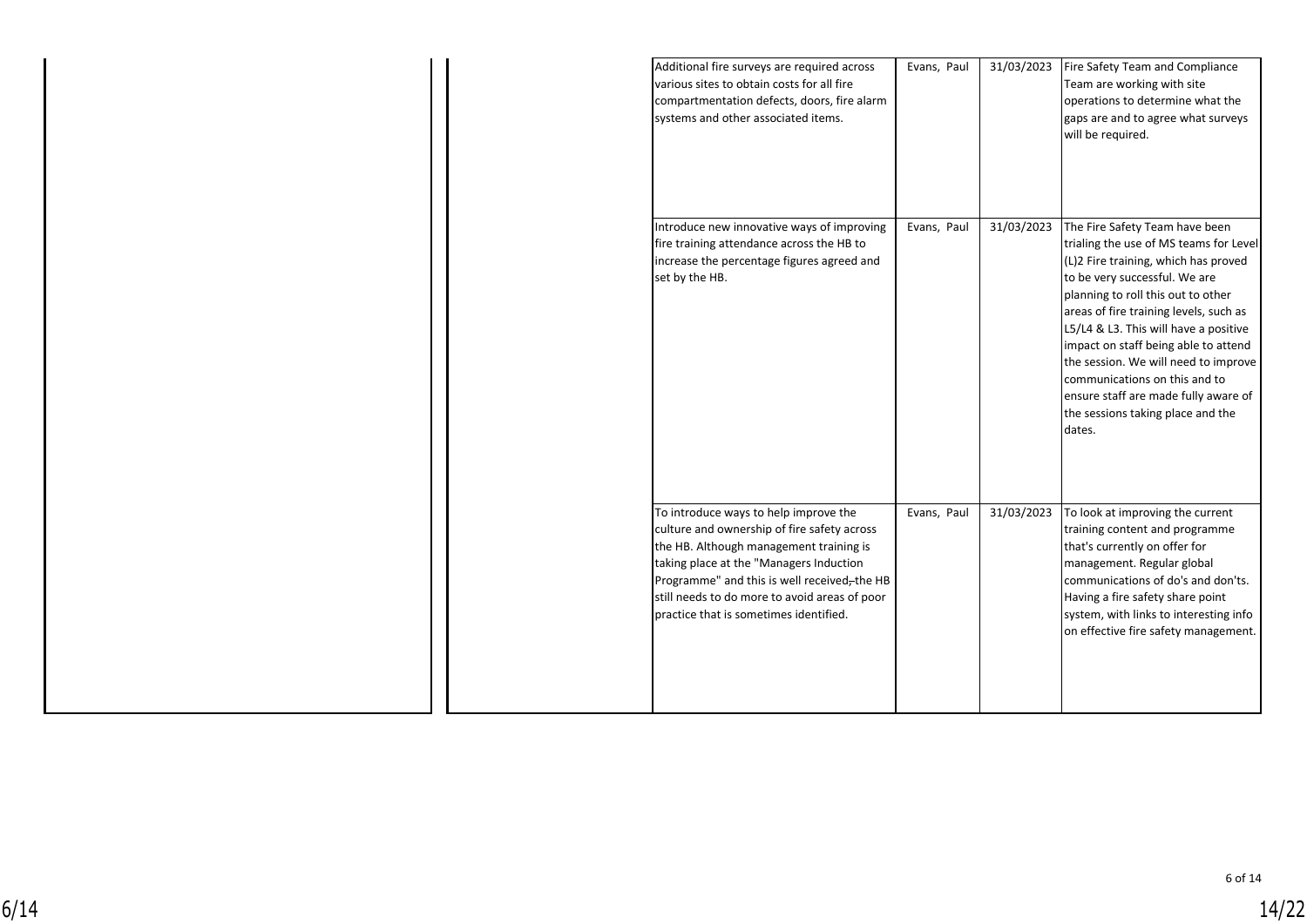| <b>ASSURANCE MAP</b>                               |                                                                                                                |                                                   |                                                         | <b>Control RAG</b><br><b>Latest Papers</b><br><b>Gaps in ASSURANCES</b>          |                                                                                               |                                                                       |                                                                                                                                               |               |                |                 |
|----------------------------------------------------|----------------------------------------------------------------------------------------------------------------|---------------------------------------------------|---------------------------------------------------------|----------------------------------------------------------------------------------|-----------------------------------------------------------------------------------------------|-----------------------------------------------------------------------|-----------------------------------------------------------------------------------------------------------------------------------------------|---------------|----------------|-----------------|
| Performance<br><b>Indicators</b>                   | <b>Sources of ASSURANCE</b>                                                                                    | Type of<br><b>Assurance</b><br>(1st, 2nd,<br>3rd) | Required<br><b>Assurance</b><br><b>Current</b><br>Level | <b>Rating (what</b><br>the assurance<br>is telling you<br>about your<br>controls | (Committee &<br>date)                                                                         |                                                                       | Identified Gaps How are the Gaps in<br>in Assurance: ASSURANCE will be<br><b>addressed</b><br>Further action necessary to<br>address the gaps | <b>By Who</b> | <b>By When</b> | <b>Progress</b> |
| number of<br>outstanding fire<br>risk assessments. | Bimonthly review of<br>Maintain a zero or outstanding actions from<br>as low as possible fire risk assessments | 1st                                               |                                                         |                                                                                  | IA Fire<br>Precautions<br>Report - ARAC<br>Jun18<br>SBAR                                      | General site<br>management<br>checks/walk-<br>arounds on all<br>sites |                                                                                                                                               |               |                |                 |
|                                                    | Site Fire wardens reporting<br>fire safety issues                                                              | 1st                                               |                                                         |                                                                                  | submitted to<br>each HSC<br>meeting, which<br>includes<br>themes of all<br>fire safety risks. |                                                                       |                                                                                                                                               |               |                |                 |
|                                                    | Review of compliance<br>through fire safety groups                                                             | 2nd                                               |                                                         |                                                                                  |                                                                                               |                                                                       |                                                                                                                                               |               |                |                 |
|                                                    | SBAR reports regularly<br>issued to HSEPSC                                                                     | 2nd                                               |                                                         |                                                                                  |                                                                                               |                                                                       |                                                                                                                                               |               |                |                 |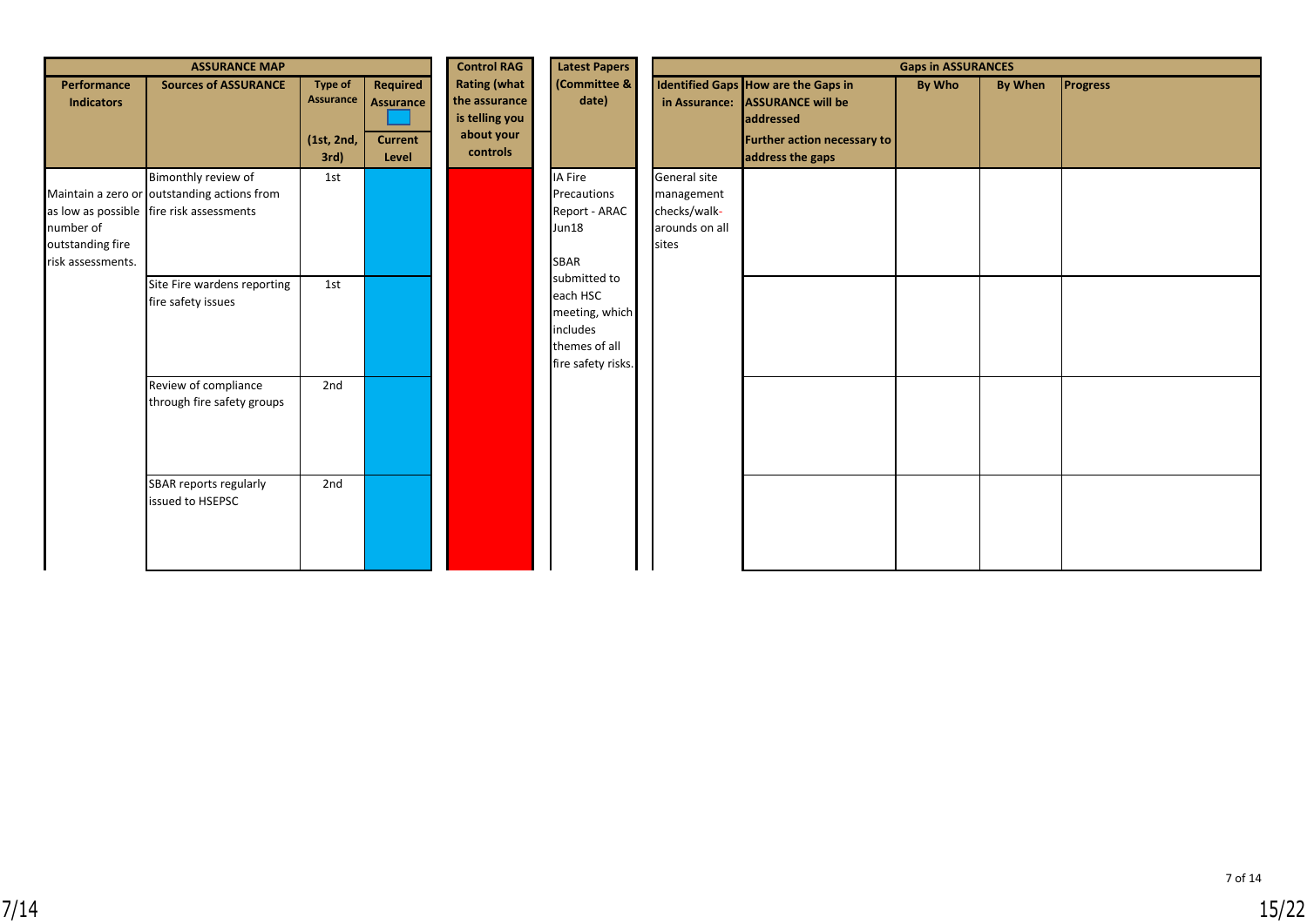| Fire inspections by Fire         | 3rd |  |
|----------------------------------|-----|--|
| Service & Fire Improvement       |     |  |
| <b>Notices</b>                   |     |  |
|                                  |     |  |
|                                  |     |  |
|                                  |     |  |
| NWSSP fire advisor               | 3rd |  |
| inspections                      |     |  |
|                                  |     |  |
|                                  |     |  |
|                                  |     |  |
| <b>NWSSP IA Fire Precautions</b> | 3rd |  |
| Follow Up May-18 -               |     |  |
| Reasonable Assurance             |     |  |
|                                  |     |  |
|                                  |     |  |
|                                  |     |  |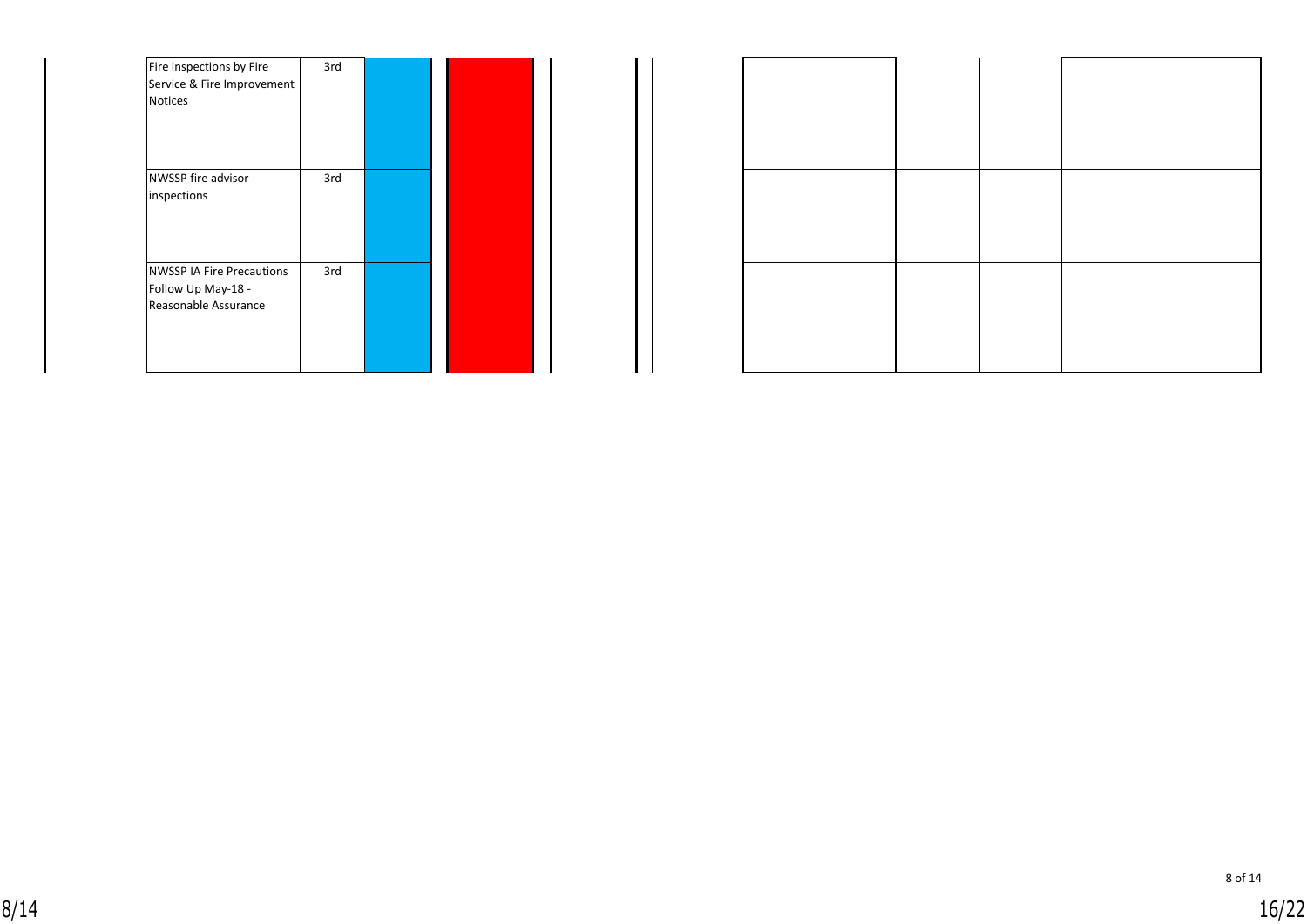<span id="page-16-0"></span>

| <b>Date Risk</b> | $Dec-21$                                           | <b>Executive Director Owner:</b> | Rayani, Mandy                                             | <b>Date of Review:</b> | $Feb-22$ |
|------------------|----------------------------------------------------|----------------------------------|-----------------------------------------------------------|------------------------|----------|
| Identified:      |                                                    |                                  |                                                           |                        |          |
| <b>Strategic</b> | 1. Putting people at the heart of everything we do | Lead Committee:                  | <b>Health and Safety-Assurance Committee Date of Next</b> |                        | $Apr-22$ |
| Objective:       |                                                    |                                  |                                                           | <b>Review:</b>         |          |

| <b>Risk ID:</b> | 1328 | <b>Principal Risk</b> There is a risk that the ability to protect staff, patients and critical assets is |
|-----------------|------|----------------------------------------------------------------------------------------------------------|
|                 |      | <b>Description:</b> compromised by the current vulnerabilities in our security management                |
|                 |      | arrangements and infrastructure. This is caused by insufficient physical                                 |
|                 |      | security measures to protect staff, patients, services and equipment. This                               |
|                 |      | could lead to an impact/affect on staff injury from physical assault,                                    |
|                 |      | unauthorised access to hospital departments, placing vulnerable patients at                              |
|                 |      | risk, theft of HB and personal assets, increased demand on police resources,                             |
|                 |      | increase in complaints and claims, and non-compliance under the Protect                                  |
|                 |      | Duty under CONTEST Cyrmu.                                                                                |
|                 |      |                                                                                                          |

|                                                   | <b>Risk Rating: (Likelihood x Impact)</b> |                   | No trend information available. |
|---------------------------------------------------|-------------------------------------------|-------------------|---------------------------------|
| Domain:                                           | Safety - Patient, Staff or<br>Public      |                   |                                 |
| Inherent Risk Score (L x I):<br>$4 \times 4 = 16$ |                                           |                   |                                 |
| Current Risk Score (L x I):                       |                                           | $4 \times 3 = 12$ |                                 |
|                                                   | Target Risk Score (L x I):                |                   |                                 |
| <b>Tolerable Risk:</b>                            |                                           | 6                 |                                 |
|                                                   |                                           |                   |                                 |
| Trend:                                            |                                           | New risk          |                                 |

**Does this risk link to any Directorate (operational) risks?** 

Porters at one acute site were requested to support staff involved in violence and aggression incidents on 178 occasions between February and October 2021., 19 of which required Police intervention. On average, across the Health Board, 85 violent and aggressive incidents are reported each month. Security reviews have identified inability to lockdown sites effectively. There is no dedicated security guard force to discourage criminal activity or respond to demands and manage security systems. There is also variation in the standard of coverage and quality including evidential standard required of CCTV systems across the Health Board.

#### **Rationale for CURRENT Risk Score: Rationale for TARGET Risk Score:**

A new planning objective (PO) has been agreed by Board which recognises the Board's commitment to strengthening security arrangements within the Health Board, investment will be required to reduce the level of risk to the target risk score.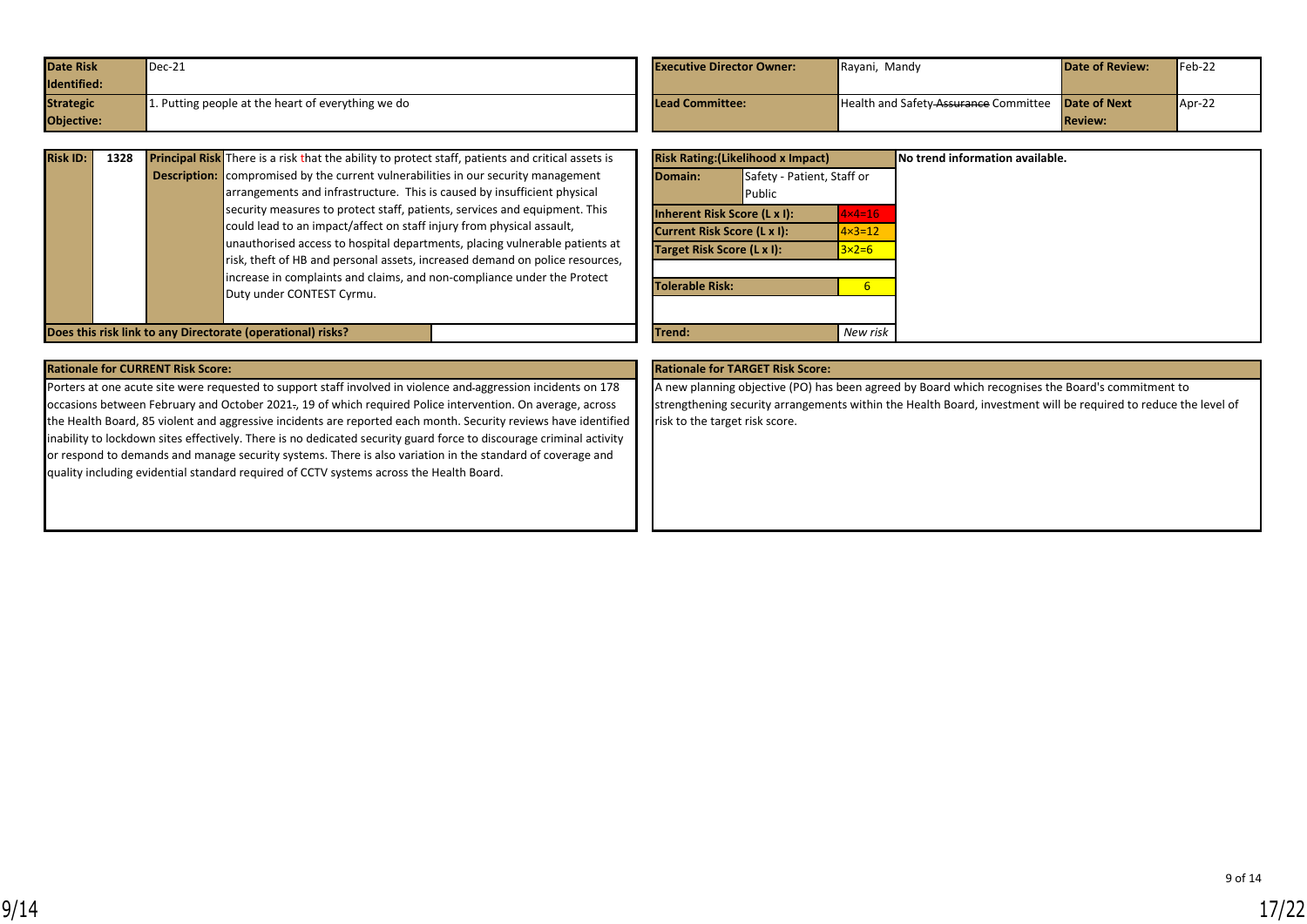| <b>Key CONTROLS Currently in Place:</b>                                                                                                                                                                                                                                                                                                                                                                                                                                                                                                                                                                                                                                                                                                                       | <b>Gaps in CONTROLS</b>                                                                                                                                                                                                                                                                                                                                                                                                                                                                                |                                                                                                                                                                        |                                |                          |                                                                                                                                                                                                                                                                                                                                                         |  |  |  |
|---------------------------------------------------------------------------------------------------------------------------------------------------------------------------------------------------------------------------------------------------------------------------------------------------------------------------------------------------------------------------------------------------------------------------------------------------------------------------------------------------------------------------------------------------------------------------------------------------------------------------------------------------------------------------------------------------------------------------------------------------------------|--------------------------------------------------------------------------------------------------------------------------------------------------------------------------------------------------------------------------------------------------------------------------------------------------------------------------------------------------------------------------------------------------------------------------------------------------------------------------------------------------------|------------------------------------------------------------------------------------------------------------------------------------------------------------------------|--------------------------------|--------------------------|---------------------------------------------------------------------------------------------------------------------------------------------------------------------------------------------------------------------------------------------------------------------------------------------------------------------------------------------------------|--|--|--|
| (The existing controls and processes in place to manage the risk)                                                                                                                                                                                                                                                                                                                                                                                                                                                                                                                                                                                                                                                                                             | <b>Identified Gaps in Controls: (Where</b><br>one or more of the key controls on<br>effective, or we do not have evidence<br>that the controls are working)                                                                                                                                                                                                                                                                                                                                            | How and when the Gap in control be<br>laddressed<br>which the organisation is relying is not Further action necessary to address the<br>controls gaps                  | <b>By Who</b>                  | <b>By When</b>           | <b>Progress</b>                                                                                                                                                                                                                                                                                                                                         |  |  |  |
| Certain external doors are fitted with automated locking.<br>Access Control in certain departments<br>CCTV in place across Health Board with Aberaeron and Cardigan<br>Integrated Care Centres having good examples of more robust security<br>management arrangements.                                                                                                                                                                                                                                                                                                                                                                                                                                                                                       | Not all doors are fitted with<br>automated locking systems therefore undertaken.<br>require manually locking<br>Inability to efficiently lockdown sites<br>or departments quickly if required.                                                                                                                                                                                                                                                                                                         | A review of external door security to be                                                                                                                               | Harrison, Tim                  | 31/03/2022               | A capital bid has been submitted to<br>Head of Capital Planning for<br>consideration in 2021/22. Contractor<br>undertaking survey work at all four<br>hospital sites to feed into the review.                                                                                                                                                           |  |  |  |
| Communication systems (2-way radio) in use in certain departments<br>Porters have been trained in de-escalation and restraint skills.<br>Use of external security teams in vaccination centres and when deemed<br>appropriate, eg potential high risk situation at acute sites.<br>Planning objective to undertake a review of the existing security<br>arrangements within the Health Board agreed by Board in January 2022.<br>Support and pursue police prosecutions of incidents relating to theft and<br>issuing of anti-social behaviour disorders (ASBO).<br>Information sharing exists with Police in relation to<br>safeguarding/Prevent, Controlled drug loss/theft (Local Intelligence<br>Network), incident data from Accident & Emergency (A&E). | Variation in coverage and quality of<br>CCTV provision across sites<br>Lack of dedicated day-to-day<br>management and resource of security<br>systems.<br>Lack of a dedicated security guard<br>force to respond to incidents,<br>management of CCTV, response to<br>violence and aggression incidents, act<br>as a visible deterrent, identification<br>(ID) badge issue, management of<br>access control systems, perform a key<br>role in the event of emergencies or<br>when lockdown is required. | Undertake a review of security arrangements<br>within Hywel Dda (linked to new PO agreed<br>by Board in January 2022)<br>Additional electronic lock doors to be fitted | Harrison, Tim<br>Harrison, Tim | 31/03/2023<br>31/03/2022 | Benchmarking current security<br>arrangements with other<br>organisations to inform future<br>security model for the Health Board<br>which will aim to address gaps in<br>control. Discussions have already<br>taken place with Cardiff & Vale UHB.<br>An All Wales Security group is<br>currently being established.<br>Contractors currently on site. |  |  |  |
|                                                                                                                                                                                                                                                                                                                                                                                                                                                                                                                                                                                                                                                                                                                                                               |                                                                                                                                                                                                                                                                                                                                                                                                                                                                                                        | at BGH.                                                                                                                                                                |                                |                          |                                                                                                                                                                                                                                                                                                                                                         |  |  |  |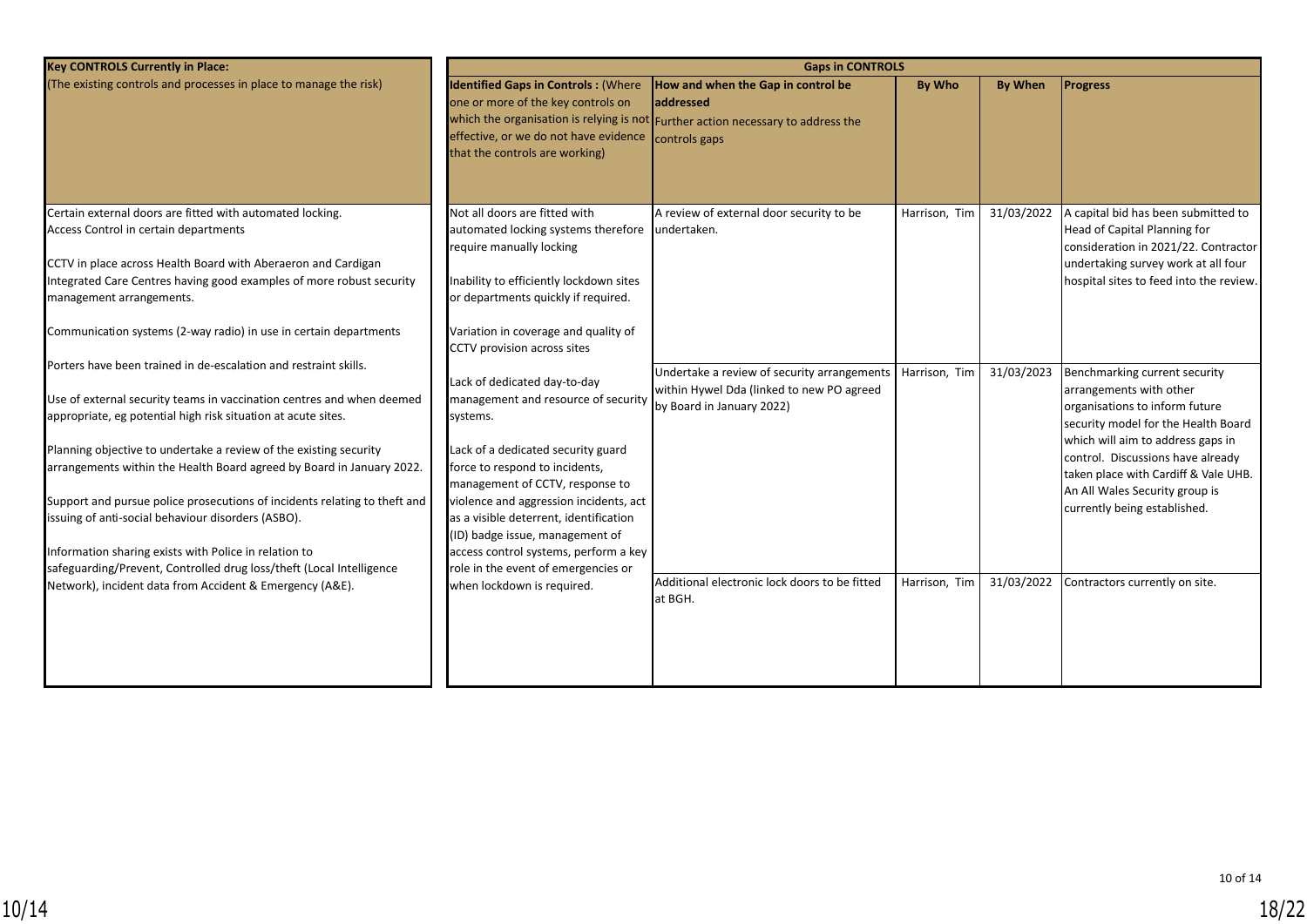|                                  | <b>ASSURANCE MAP</b>                                                                                                  |                                                          | <b>Control RAG</b>                                             | <b>Latest Papers</b>                                                             |                                                                                    |                                                           | <b>Gaps in ASSURANCES</b>                                                                                                                     |               |                |                                                                                                  |
|----------------------------------|-----------------------------------------------------------------------------------------------------------------------|----------------------------------------------------------|----------------------------------------------------------------|----------------------------------------------------------------------------------|------------------------------------------------------------------------------------|-----------------------------------------------------------|-----------------------------------------------------------------------------------------------------------------------------------------------|---------------|----------------|--------------------------------------------------------------------------------------------------|
| Performance<br><b>Indicators</b> | <b>Sources of ASSURANCE</b>                                                                                           | <b>Type of</b><br><b>Assurance</b><br>(1st, 2nd,<br>3rd) | <b>Required</b><br><b>Assurance</b><br><b>Current</b><br>Level | <b>Rating (what</b><br>the assurance<br>is telling you<br>about your<br>controls | (Committee &<br>date)                                                              |                                                           | Identified Gaps How are the Gaps in<br>in Assurance: ASSURANCE will be<br>addressed<br><b>Further action necessary to</b><br>address the gaps | <b>By Who</b> | <b>By When</b> | <b>Progress</b>                                                                                  |
|                                  | Security incidents breaches<br>are reported via Datix and<br>investigated                                             | 1st                                                      |                                                                |                                                                                  | Premises and<br>Security<br><b>Update Deep</b><br>Dive - HSC<br>(November<br>2021) | Review of high<br>risk areas to<br>improve<br>mitigations | Undertake security risk<br>assessment in high risk<br>areas                                                                                   | Harrison, Tim | 30/06/2022     | Work to commence.                                                                                |
|                                  | Reports on security<br>arrangements and related<br>incidents are provided to<br><b>Health and Safety</b><br>Committee | 2nd                                                      |                                                                |                                                                                  |                                                                                    |                                                           | Establish Task & Finish<br><b>Security Management</b><br>Group, including<br>involvement from Facilities<br>colleagues.                       | Harrison, Tim | 31/03/2022     | Discussions being undertaken with<br>Head of Operational Services to<br>establish meeting dates. |
|                                  | <b>Mass vaccination Centres</b><br>were reviewed by the<br>Counter-terrorism Security<br>Advisors (CTSA)              | 3rd                                                      |                                                                |                                                                                  |                                                                                    |                                                           |                                                                                                                                               |               |                |                                                                                                  |
|                                  | CTSA External Review in<br>2017 advised of areas that<br>required addressing                                          | 3rd                                                      |                                                                |                                                                                  |                                                                                    |                                                           |                                                                                                                                               |               |                |                                                                                                  |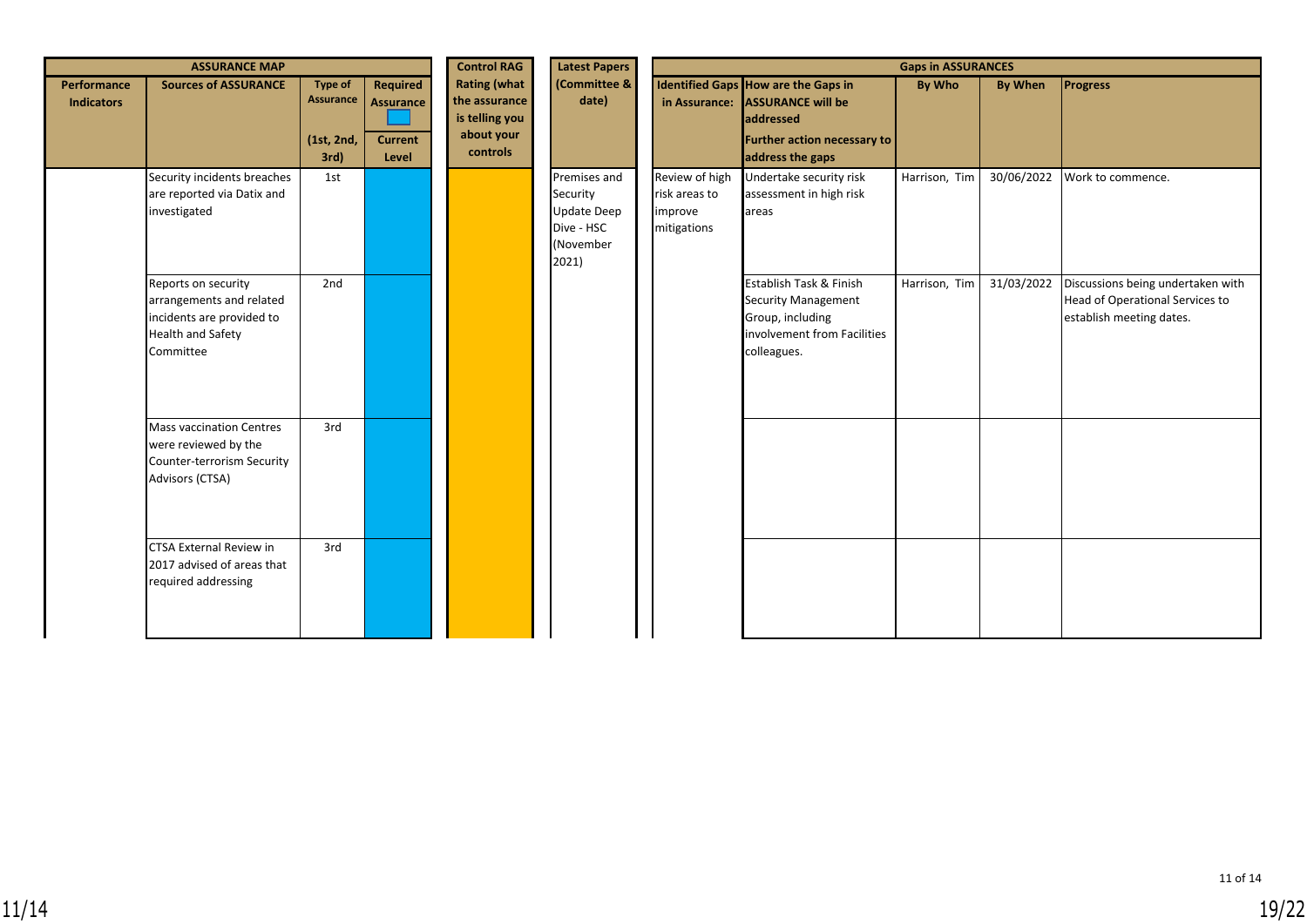<span id="page-19-0"></span>

| <b>Date Risk</b> | $Nov-20$               | <b>Executive Director Owner:</b> | Rayani, Mandy                                             | <b>Date of Review:</b> | $Jan-21$ |
|------------------|------------------------|----------------------------------|-----------------------------------------------------------|------------------------|----------|
| Identified:      |                        |                                  |                                                           |                        |          |
| <b>Strategic</b> | N/A - Operational Risk | Lead Committee:                  | <b>Health and Safety Assurance Committee Date of Next</b> |                        | $Mar-21$ |
| Objective:       |                        |                                  |                                                           | <b>Review:</b>         |          |

| <b>Risk ID:</b>                                             | 1016 |  | Principal Risk There is a risk of increasing COVID-19 infections across the Health Board.<br><b>Description:</b> This is caused by staff and others not adhering to the Health Board guidance |        | Domain:         | <b>Risk Rating: (Likelihood x Impact)</b><br>Safety - Patient, Staff or |                               |    |                                    |                        |
|-------------------------------------------------------------|------|--|-----------------------------------------------------------------------------------------------------------------------------------------------------------------------------------------------|--------|-----------------|-------------------------------------------------------------------------|-------------------------------|----|------------------------------------|------------------------|
|                                                             |      |  | and National Social Distance legislation. This could lead to an impact/affect on<br>increased levels of staff absence due to COVID-19 infection and self isolation,                           |        |                 | Public                                                                  |                               | 20 |                                    | Current Risk           |
|                                                             |      |  | some essential services being closed leading to longer waiting times and                                                                                                                      |        |                 | <b>Inherent Risk Score (L x I):</b><br>Current Risk Score (L x I):      | $4x5=20$<br>$2 \times 5 = 10$ |    |                                    | Score<br>- Target Risk |
|                                                             |      |  | delays for treatment for patients, enforcement action/fines from the Health &<br>Safety Executive (HSE) for non-compliance with Social Distancing legislation.                                |        |                 | Target Risk Score (L x I):                                              | $2 \times 5 = 10$             | 10 |                                    | Score<br>- Tolerance   |
|                                                             |      |  |                                                                                                                                                                                               |        | Tolerable Risk: |                                                                         |                               |    |                                    | Level                  |
|                                                             |      |  |                                                                                                                                                                                               |        |                 |                                                                         |                               |    | Nov-20 Jan-21 Jun-21 Oct-21 Jan-22 |                        |
| Does this risk link to any Directorate (operational) risks? |      |  |                                                                                                                                                                                               | Trend: |                 |                                                                         |                               |    |                                    |                        |

| <b>Rationale for CURRENT Risk Score:</b>                                                                         | Ratio  |
|------------------------------------------------------------------------------------------------------------------|--------|
| Social Distance risk assessments have been undertaken that highlight ways to allow services to be re-introduced  | The T  |
| while maintaining the social distance measures, however successful management of the risk depends on staff,      | outlin |
| visitors or patients adhering to the social distance guidance or using the 'Key Controls' measures in place. The | priori |
| current risk remains at 10 whilst the social distance measures continue to be required. There does appear to be  | able t |
| an increase in the numbers of staff absent either because of close contact family members being off or           | space  |
| contracting COVID-19 themselves hence the need for continued distancing within Health Board premises.            | barrie |
|                                                                                                                  | contr  |
|                                                                                                                  |        |

#### **Pationale for TARGET Risk Score:**

TARGET score focuses on reducing the likelihood of an incident as the impact score would remain at 5 (as ned under CURRENT score). By introducing effective social distancing measures such as screening in high ity areas and alternative solutions in other areas, such as personal protective equipment (PPE), staff would be to man more areas thus allowing services to resume as far as reasonably practicable. In terms of inpatient bed e, by reviewing all ward spaces and field hospitals against current guidelines and introducing either physical ers or increasing spaces, as many services as possible will be able to return, however, strict adherence to the ols in place will be required to meet the target score.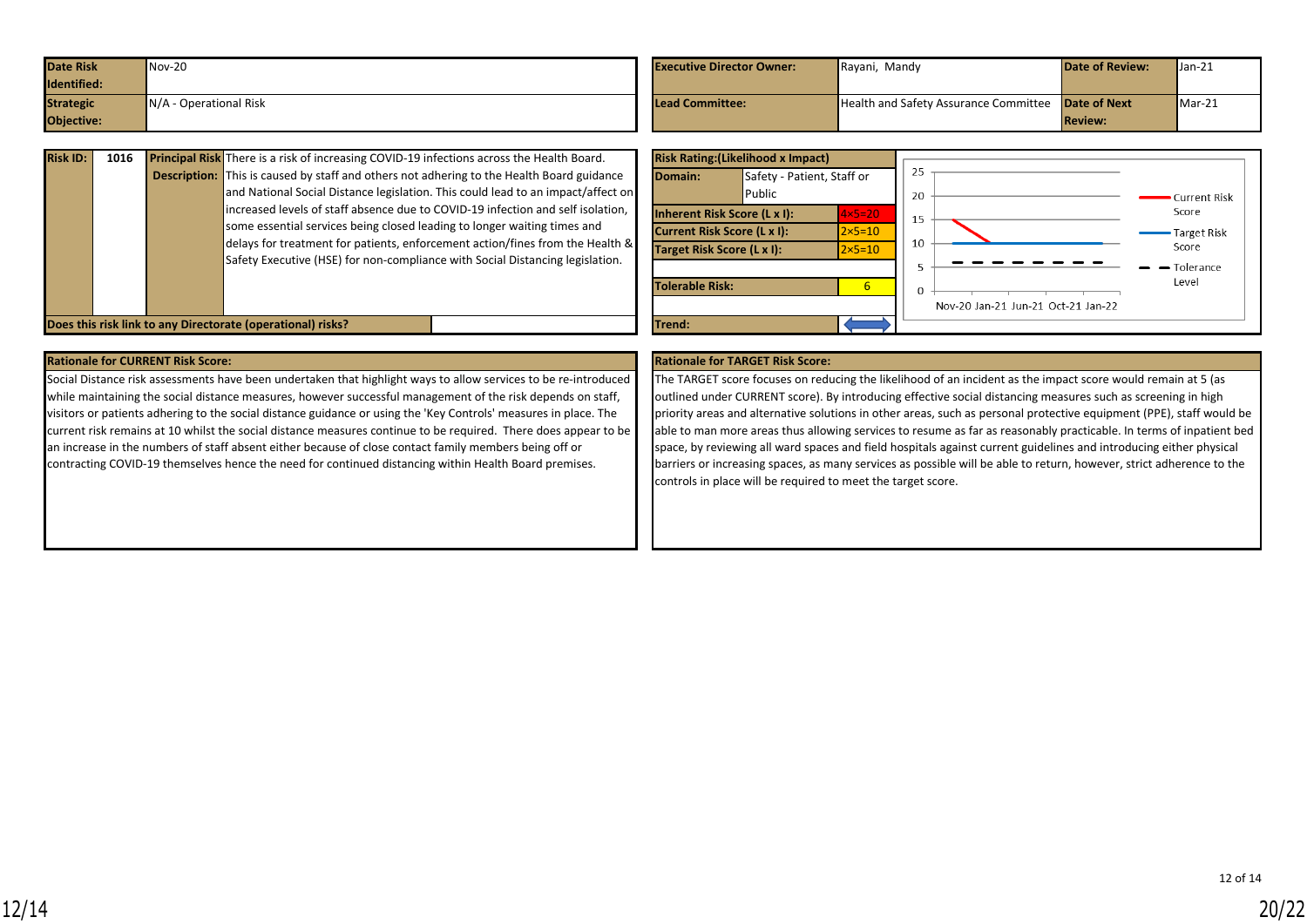| <b>Key CONTROLS Currently in Place:</b>                                                                                                                                                                                                                                                                                                                                                                                                                  | <b>Gaps in CONTROLS</b>                                                                                                                                                                                                                                                 |                                                                                                                                                                                                                                                         |               |                          |                                                                                                                                      |  |  |  |
|----------------------------------------------------------------------------------------------------------------------------------------------------------------------------------------------------------------------------------------------------------------------------------------------------------------------------------------------------------------------------------------------------------------------------------------------------------|-------------------------------------------------------------------------------------------------------------------------------------------------------------------------------------------------------------------------------------------------------------------------|---------------------------------------------------------------------------------------------------------------------------------------------------------------------------------------------------------------------------------------------------------|---------------|--------------------------|--------------------------------------------------------------------------------------------------------------------------------------|--|--|--|
| (The existing controls and processes in place to manage the risk)                                                                                                                                                                                                                                                                                                                                                                                        | <b>Identified Gaps in Controls: (Where</b><br>one or more of the key controls on<br>effective, or we do not have evidence<br>that the controls are working)                                                                                                             | How and when the Gap in control be<br>addressed<br>which the organisation is relying is not $ $ Further action necessary to address the<br>controls gaps                                                                                                | By Who        | <b>By When</b>           | <b>Progress</b>                                                                                                                      |  |  |  |
| # Social distancing guidance in place for staff and is available on the<br>intranet<br># Safety screen installations in hospital and ward/clinic reception areas<br># Instructional social distance posters, phones messages and floor signs<br># Hand sanitisers stations<br># Personal protective equipment (PPE)<br># Reducing room capacities to allow for social distancing<br># Use of Information Technology (IT) systems e.g. Microsoft Teams to | Due to the relaxation of COVID-19<br>rules outside of health settings, staff,<br>visitors or patients are less likely to<br>adhere to the social distance<br>measures in healthcare.<br>Staff returning to work on sites may<br>lead to a reduction to the availability | Review current home working guidance for<br>agile/homeworkers                                                                                                                                                                                           | Harrison, Tim | 30/09/2021<br>01/03/2022 | Working from home assessment in<br>development as an all Wales<br>standard this has resulted in a delay<br>with its completion.      |  |  |  |
| reduce the need for face to face meetings<br># Reduction in travelling between sites<br># Home working being encouraged where possible<br># Accommodation facilities for medical staff have been risk assessed and<br>alterations made in line with social distance measures.<br># SD information on patient appointment letters, leaflets<br># One way pedestrian walkways<br># Controlled access into surgical wards and theatres                      | these spaces return to their original<br>use.<br>Longer term working from home/agile<br>working will need further<br>consideration for ensuring compliance<br>with DSE Regulations.                                                                                     | of staff room and changing facilities as Increase screens in patient waiting areas to<br>support compliance with new WG SD<br>guidance to provide additional protection for<br>patients whilst maintaining capacity                                     | Chiffi, Simon | Completed                | Screens installed within Patient<br>Waiting areas to enable additional<br>internal patient waiting capacity<br>during winter months. |  |  |  |
| # Hospital bed screens installed in identified wards in order to maximise<br>inpatient capacity and minimise bed losses<br># Additional accommodation in Trinity St David's Campus to improve<br>social distancing<br># Patient visiting arrangements include agreed timeslots and<br>management arrangements                                                                                                                                            | Compliance with new WG<br>government guidance in respect of<br>relaxation of social distancing<br>measures in some areas.                                                                                                                                               | Issue new guidance to operational &<br>corporate management and request them to<br>review social distancing arrangements and<br>risk assessments in their areas in line with<br>latest WG guidance, e.g. non-clinical areas<br>can reduce SD to 1 metre | Harrison, Tim | Completed                | SBAR containing latest WG guidance<br>to be considered by Executive Team,<br>prior to communicating across HB.                       |  |  |  |